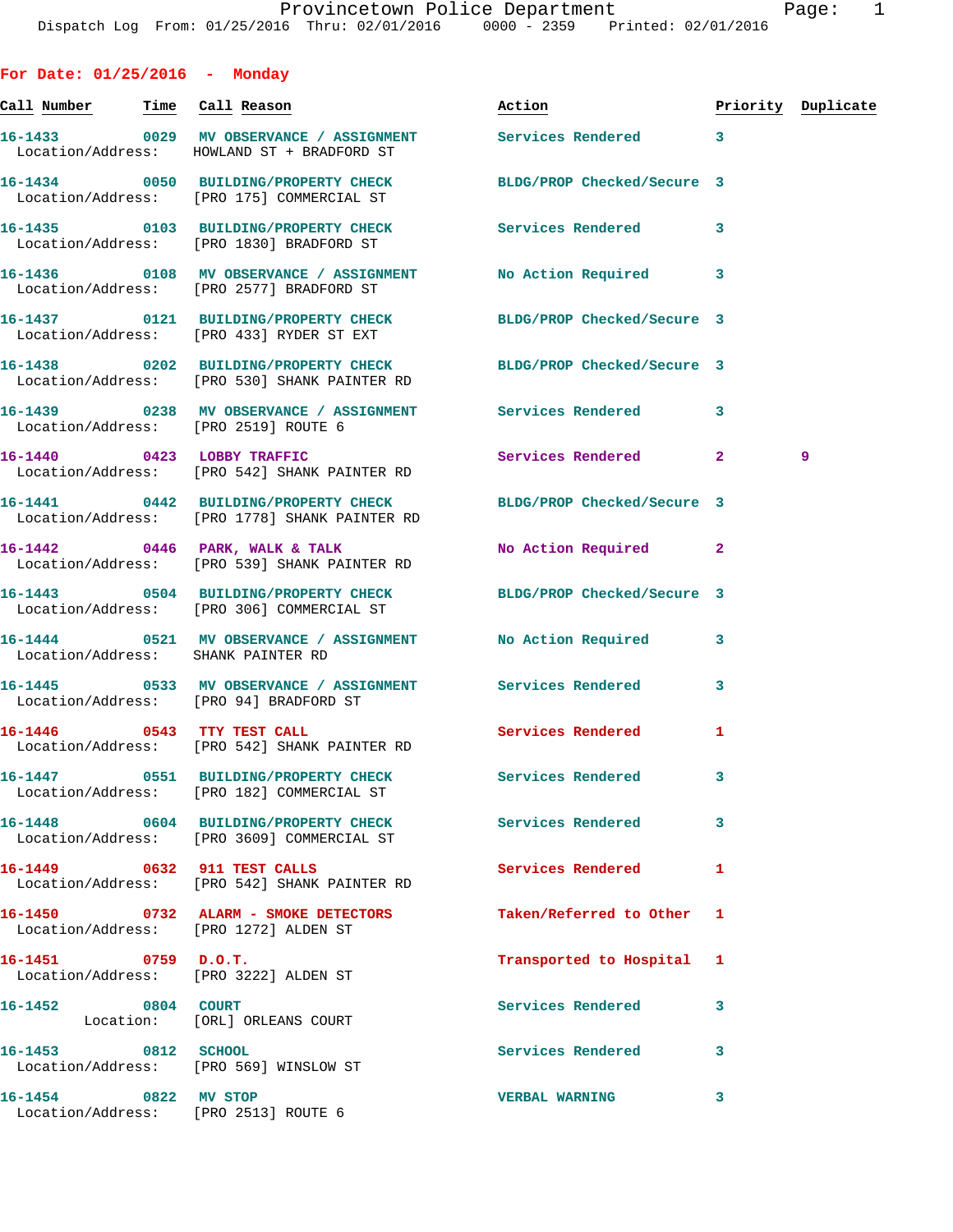|                                        | Provincetown Police Department<br>Dispatch Log From: 01/25/2016 Thru: 02/01/2016 0000 - 2359 Printed: 02/01/2016     |                            |              |
|----------------------------------------|----------------------------------------------------------------------------------------------------------------------|----------------------------|--------------|
|                                        | 16-1456  0836 MV OBSERVANCE / ASSIGNMENT  Services Rendered<br>Location/Address: [PRO 3440] ROUTE 6                  |                            | 3            |
|                                        | 16-1458 0906 MV OBSERVANCE / ASSIGNMENT Services Rendered<br>Location/Address: [PRO 106] COMMERCIAL ST               |                            | 3            |
| 16-1459 0907 MV STOP                   | Location/Address: [PRO 2521] ROUTE 6                                                                                 | <b>VERBAL WARNING</b>      | 3            |
|                                        | 16-1460 0922 BUILDING/PROPERTY CHECK Services Rendered<br>Location/Address: [PRO 3430] COMMERCIAL ST                 |                            | 3            |
|                                        | 16-1461 0922 MV OBSERVANCE / ASSIGNMENT No Action Required<br>Location/Address: HARRY KEMP WAY + HOWLAND ST          |                            | 3            |
| Location/Address: [PRO 2521] ROUTE 6   | 16-1462 0933 MV OBSERVANCE / ASSIGNMENT Services Rendered                                                            |                            | 3            |
| 16-1463 0958 MV STOP                   | Location/Address: [PRO 539] SHANK PAINTER RD                                                                         | <b>VERBAL WARNING</b>      | 3            |
|                                        | 16-1464 1012 BUILDING/PROPERTY CHECK<br>Location/Address: [PRO 447] JEROME SMITH RD                                  | BLDG/PROP Checked/Secure 3 |              |
|                                        | 16-1465 1015 MV OBSERVANCE / ASSIGNMENT No Action Required 3<br>Location/Address: SHANK PAINTER RD + JEROME SMITH RD |                            |              |
|                                        | 16-1466 1038 BUILDING/PROPERTY CHECK BLDG/PROP Checked/Secure 3<br>Location/Address: [PRO 2539] RYDER ST EXT         |                            |              |
|                                        | 16-1467 1043 PARK, WALK & TALK<br>Location/Address: [PRO 105] COMMERCIAL ST                                          | Services Rendered          | $\mathbf{2}$ |
|                                        | 16-1468 1049 BUILDING/PROPERTY CHECK<br>Location/Address: [PRO 2483] COMMERCIAL ST                                   | Services Rendered          | 3            |
|                                        | 16-1469 1058 BUILDING/PROPERTY CHECK<br>Location/Address: [PRO 2499] RACE POINT RD                                   | Services Rendered          | 3            |
|                                        | 16-1470 1105 MV OBSERVANCE / ASSIGNMENT<br>Location/Address: SHANK PAINTER RD + BRADFORD ST                          | Services Rendered          | $\mathbf{3}$ |
| Location/Address: [PRO 569] WINSLOW ST | 16-1471 1202 SERVICE CALL                                                                                            | Services Rendered          |              |
|                                        | 16-1472 1302 LOST IPHONE AND WALLET Services Rendered<br>Location/Address: [PRO 542] SHANK PAINTER RD                |                            | $\mathbf{3}$ |
|                                        | 16-1473 1315 PARK, WALK & TALK<br>Location/Address: [PRO 105] COMMERCIAL ST                                          | Services Rendered          | $\mathbf{2}$ |
|                                        | 16-1474 1316 MV OBSERVANCE / ASSIGNMENT<br>Location/Address: HOWLAND ST + HARRY KEMP WAY                             | Services Rendered          | 3            |
|                                        | 16-1475 1324 BUILDING/PROPERTY CHECK<br>Location/Address: [PRO 3259] MACMILLAN WHARF                                 | BLDG/PROP Checked/Secure 3 |              |
|                                        | 16-1476 1414 BUILDING/PROPERTY CHECK<br>Location/Address: [PRO 2490] PROVINCELANDS RD                                | BLD/PROP CHECKED UNSECUR 3 |              |
| 16-1477 1438 FOUND PHONE               | Location/Address: [PRO 105] COMMERCIAL ST                                                                            | Services Rendered          | 3            |
|                                        | 16-1478 1514 ASSIST CITIZEN<br>Location/Address: [PRO 2144] CONWELL ST                                               | Services Rendered          | 3            |
|                                        | 16-1479 1554 PARK, WALK & TALK<br>Location/Address: [PRO 285] COMMERCIAL ST                                          | Services Rendered          | $\mathbf{2}$ |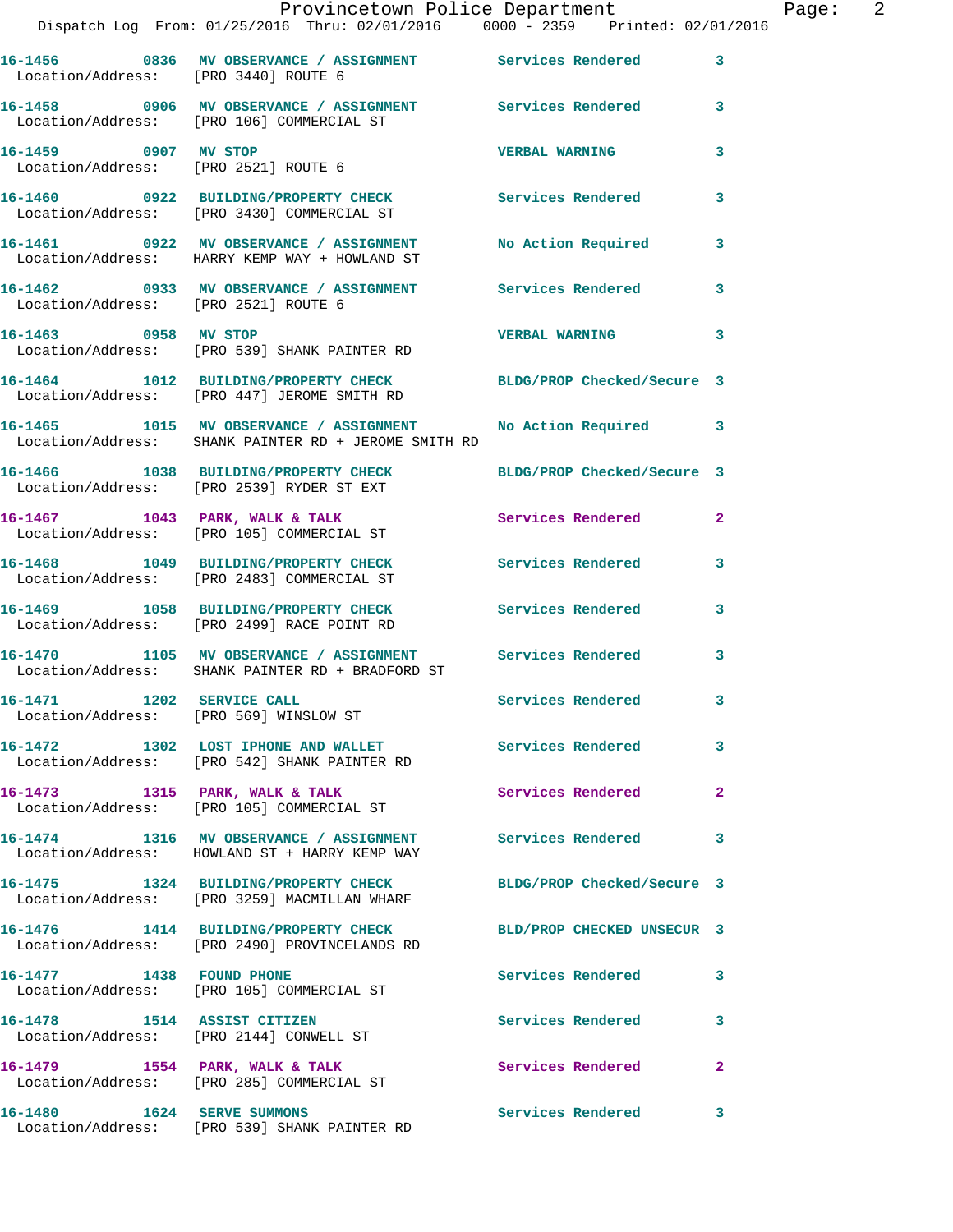|                                  | 16-1481 1632 BUILDING/PROPERTY CHECK BLDG/PROP Checked/Secure 3<br>Location/Address: [PRO 2500] COMMERCIAL ST    |                            |                         |    |
|----------------------------------|------------------------------------------------------------------------------------------------------------------|----------------------------|-------------------------|----|
|                                  | 16-1482    1644    MV STOP<br>Location/Address: ROUTE 6 + CONWELL ST                                             | <b>VERBAL WARNING</b>      | 3                       |    |
|                                  | 16-1483 1703 BUILDING/PROPERTY CHECK<br>Location/Address: [PRO 447] JEROME SMITH RD                              | BLDG/PROP Checked/Secure 3 |                         |    |
|                                  | 16-1484 1757 BUILDING/PROPERTY CHECK<br>Location/Address: [PRO 1638] COMMERCIAL ST                               | BLDG/PROP Checked/Secure 3 |                         |    |
|                                  | 16-1485 1820 BUILDING/PROPERTY CHECK<br>Location/Address: [PRO 707] BAYBERRY AVE                                 | BLDG/PROP Checked/Secure 3 |                         |    |
|                                  | 16-1486 1949 BUILDING/PROPERTY CHECK<br>Location/Address: [PRO 3033] COMMERCIAL ST                               | BLDG/PROP Checked/Secure 3 |                         |    |
|                                  | 16-1487 2150 BUILDING/PROPERTY CHECK<br>Location/Address: [PRO 3256] COMMERCIAL ST                               | BLDG/PROP Checked/Secure 3 |                         |    |
|                                  | 16-1488 2340 BUILDING/PROPERTY CHECK<br>Location/Address: [PRO 1638] COMMERCIAL ST                               | BLDG/PROP Checked/Secure 3 |                         |    |
|                                  | 16-1489 2350 BUILDING/PROPERTY CHECK<br>Location/Address: [PRO 2194] COMMERCIAL ST                               | BLDG/PROP Checked/Secure 3 |                         |    |
|                                  | 16-1490  2356 BUILDING/PROPERTY CHECK BLDG/PROP Checked/Secure 3<br>Location/Address: [PRO 530] SHANK PAINTER RD |                            |                         |    |
| For Date: $01/26/2016$ - Tuesday |                                                                                                                  |                            |                         |    |
|                                  | 16-1491 0001 INFO SERVICES - LOBBY Services Rendered 2<br>Location/Address: [PRO 542] SHANK PAINTER RD           |                            |                         | 12 |
|                                  | 16-1492 0003 BUILDING/PROPERTY CHECK BLDG/PROP Checked/Secure 3<br>Location/Address: [PRO 519] RACE POINT RD     |                            |                         |    |
|                                  | 16-1493 0015 BUILDING/PROPERTY CHECK Services Rendered<br>Location/Address: [PRO 2490] PROVINCELANDS RD          |                            | 3                       |    |
|                                  | 16-1494 0026 MV OBSERVANCE / ASSIGNMENT Services Rendered                                                        |                            | $\overline{\mathbf{3}}$ |    |

Location/Address: [PRO 94] BRADFORD ST

**16-1496 0050 BUILDING/PROPERTY CHECK BLDG/PROP Checked/Secure 3** 

**16-1497 0133 MV OBSERVANCE / ASSIGNMENT Services Rendered 3** 

Location/Address: [PRO 182] COMMERCIAL ST

Location/Address: [PRO 2577] BRADFORD ST

16-1499 **0141 MV OBSERVANCE / ASSIGNMENT** Services Rendered 3 Location/Address: HOWLAND ST + BRADFORD ST

**16-1498 0143 BUILDING/PROPERTY CHECK BLDG/PROP Checked/Secure 3**  Location/Address: [PRO 710] BRADFORD ST

**16-1500 0230 BUILDING/PROPERTY CHECK BLDG/PROP Checked/Secure 3**  Location/Address: [PRO 433] RYDER ST EXT

**16-1501 0235 MV OBSERVANCE / ASSIGNMENT Services Rendered 3**  Location/Address: [PRO 3430] COMMERCIAL ST

Location/Address: [PRO 1830] BRADFORD ST

**16-1504 0522 BUILDING/PROPERTY CHECK BLDG/PROP Checked/Secure 3**  Location/Address: [PRO 175] COMMERCIAL ST

**16-1502 0307 BUILDING/PROPERTY CHECK Services Rendered 3** 

**16-1503 0523 MV OBSERVANCE / ASSIGNMENT Services Rendered 3**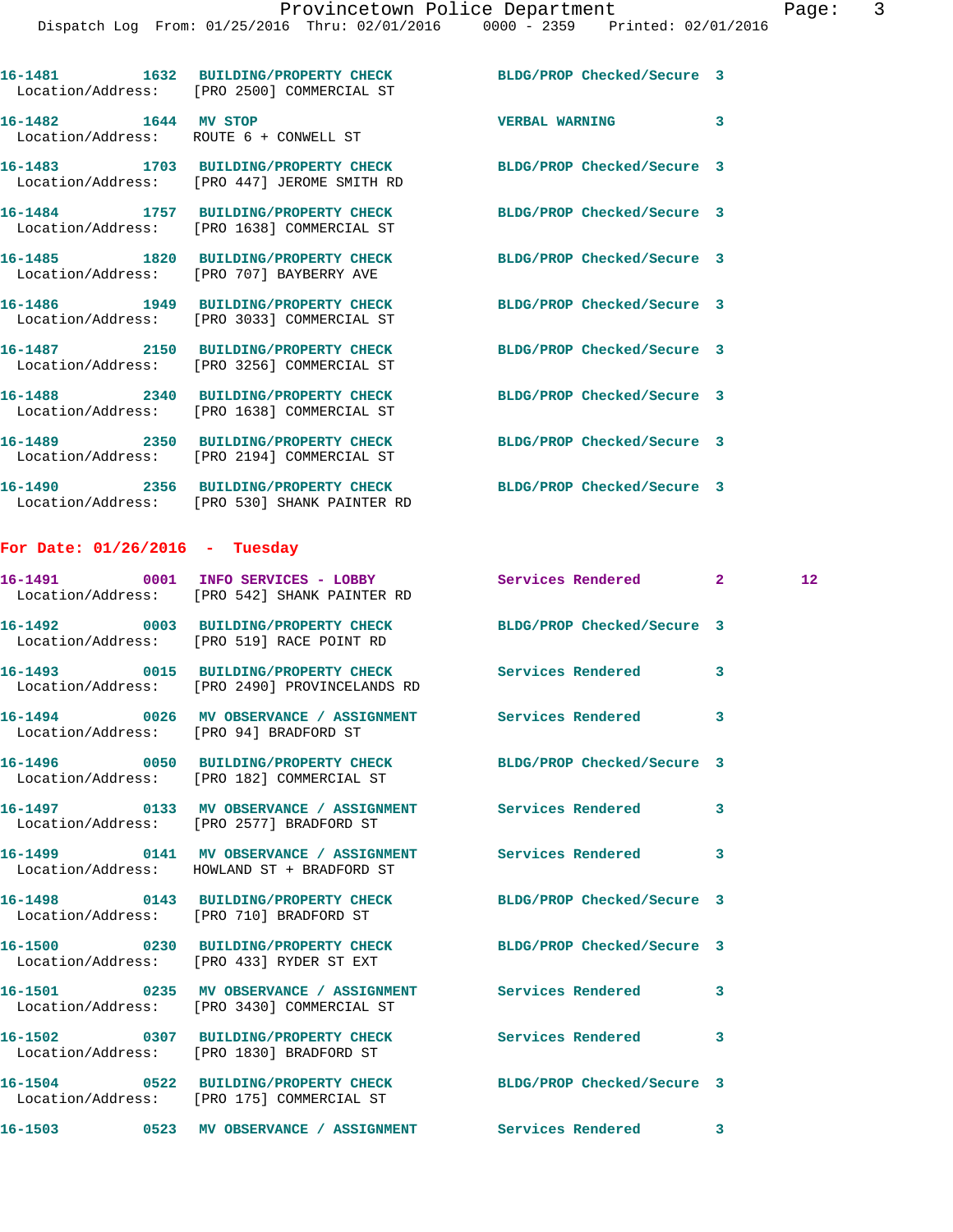|                                                              | Provincetown Police Department<br>Dispatch Log From: 01/25/2016 Thru: 02/01/2016 0000 - 2359 Printed: 02/01/2016 |                            |              |
|--------------------------------------------------------------|------------------------------------------------------------------------------------------------------------------|----------------------------|--------------|
|                                                              | Location/Address: [PRO 447] JEROME SMITH RD                                                                      |                            |              |
|                                                              |                                                                                                                  |                            | 3            |
|                                                              |                                                                                                                  |                            |              |
|                                                              | 16-1507 0607 BUILDING/PROPERTY CHECK<br>Location/Address: [PRO 2543] MACMILLAN WHARF                             | BLDG/PROP Checked/Secure 3 |              |
|                                                              | 16-1508 0611 BUILDING/PROPERTY CHECK<br>Location/Address: [PRO 3033] COMMERCIAL ST                               | BLDG/PROP Checked/Secure 3 |              |
| Location/Address: [PRO 512] PRINCE ST                        | 16-1509 0612 BUILDING/PROPERTY CHECK                                                                             | BLDG/PROP Checked/Secure 3 |              |
|                                                              | 16-1510 0735 BUILDING/PROPERTY CHECK<br>Location/Address: [PRO 2540] RACE POINT RD                               | BLDG/PROP Checked/Secure 3 |              |
|                                                              | 16-1511 0745 BUILDING/PROPERTY CHECK<br>Location/Address: [PRO 2483] COMMERCIAL ST                               | Services Rendered          | 3            |
|                                                              | 16-1512 0804 BUILDING/PROPERTY CHECK<br>Location/Address: [PRO 3430] COMMERCIAL ST                               | Services Rendered          | 3            |
| 16-1514 0809 SCHOOL                                          | Location/Address: [PRO 569] WINSLOW ST                                                                           | Services Rendered          | 3            |
| Location/Address: [PRO 2521] ROUTE 6                         | 16-1515 0902 MV OBSERVANCE / ASSIGNMENT Services Rendered                                                        |                            | 3            |
| 16-1516 0915 MV STOP<br>Location/Address: [PRO 2513] ROUTE 6 |                                                                                                                  | <b>VERBAL WARNING</b>      | 3            |
| 16-1517 0950 MV STOP<br>Location/Address: [PRO 2513] ROUTE 6 |                                                                                                                  | <b>VERBAL WARNING</b>      | 3            |
| 16-1518 1053 SERVE SUMMONS                                   | Location/Address: [PRO 3670] SHANK PAINTER RD                                                                    | Could Not Locate           | 3            |
| 16-1519 1104 SERVICE CALL                                    | Location/Address: [PRO 182] COMMERCIAL ST                                                                        | Services Rendered          | 3            |
| 16-1520 1113 SERVE SUMMONS                                   | Location/Address: [PRO 3166] SHANK PAINTER RD                                                                    | Services Rendered          | 3            |
| 16-1521 1140 MV STOP                                         | Location/Address: BRADFORD ST + RYDER ST                                                                         | <b>VERBAL WARNING</b>      | 3            |
| 16-1522 1144 SERVICE CALL                                    | Location/Address: [PRO 530] SHANK PAINTER RD                                                                     | <b>Services Rendered</b>   | 3            |
|                                                              | 16-1523 1256 BUILDING/PROPERTY CHECK<br>Location/Address: [PRO 2977] COMMERCIAL ST                               | Services Rendered          | 3            |
| 16-1524 1359 WIRES DOWN                                      | Location/Address: [PRO 68] PROVINCELANDS RD                                                                      | Taken/Referred to Other    | $\mathbf{2}$ |
|                                                              | 16-1525 1423 BUILDING/PROPERTY CHECK<br>Location/Address: [PRO 2898] JEROME SMITH RD                             | BLDG/PROP Checked/Secure 3 |              |
|                                                              | 16-1526 1528 MEDICAL EMERGENCY<br>Location/Address: [PRO 440] HARRY KEMP WAY                                     | Transported to Hospital 1  |              |
|                                                              | 16-1527 1530 PARK, WALK & TALK<br>Location/Address: [PRO 105] COMMERCIAL ST                                      | Services Rendered          | $\mathbf{2}$ |
|                                                              | 16-1528 1537 BUILDING/PROPERTY CHECK<br>Location/Address: [PRO 1638] COMMERCIAL ST                               | BLDG/PROP Checked/Secure 3 |              |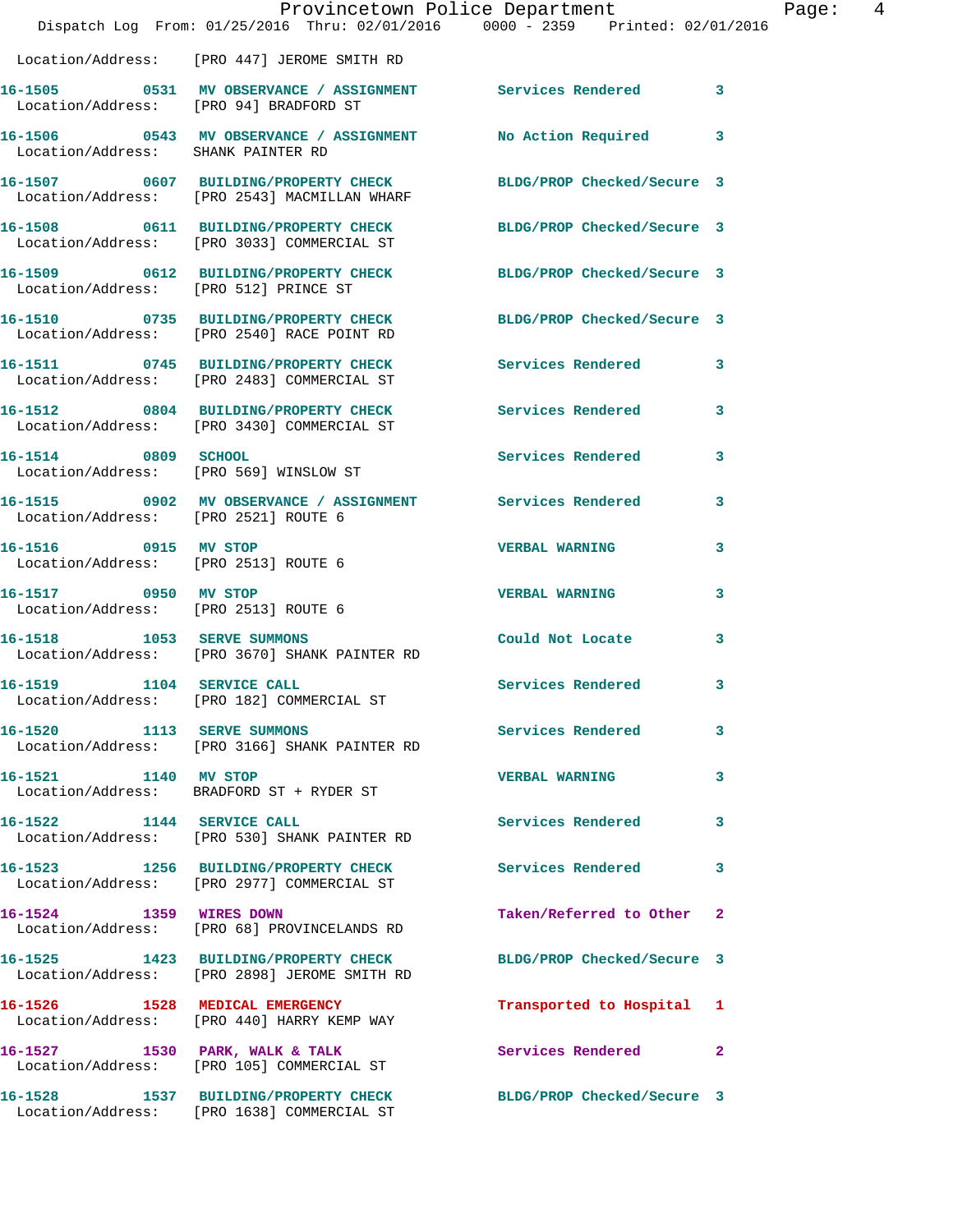|                                        | Dispatch Log From: 01/25/2016 Thru: 02/01/2016 0000 - 2359 Printed: 02/01/2016                                  | Provincetown Police Department |              | Page: 5 |  |
|----------------------------------------|-----------------------------------------------------------------------------------------------------------------|--------------------------------|--------------|---------|--|
|                                        | 16-1530 1550 MV OBSERVANCE / ASSIGNMENT Services Rendered 3<br>Location/Address: BRADFORD ST + SHANK PAINTER RD |                                |              |         |  |
|                                        | 16-1531 1616 BUILDING/PROPERTY CHECK BLDG/PROP Checked/Secure 3<br>Location/Address: [PRO 3033] COMMERCIAL ST   |                                |              |         |  |
|                                        | 16-1532 1717 MV STOP<br>Location/Address: [PRO 3296] SHANK PAINTER RD                                           | Citation/Warning Issued 3      |              |         |  |
| 16-1533 1720 MV STOP                   | Location/Address: COMMERCIAL ST + CONANT ST                                                                     | <b>VERBAL WARNING</b>          | 3            |         |  |
| Refer To Accident: 16-2-AC             | 16-1534 1826 MV HIT & RUN/PAST OCCURED Services Rendered<br>Location/Address: [PRO 542] SHANK PAINTER RD        |                                | $\mathbf{2}$ |         |  |
|                                        | 16-1535 1850 PARK, WALK & TALK<br>Location/Address: [PRO 488] MAYFLOWER ST                                      | Services Rendered              | $\mathbf{2}$ |         |  |
|                                        | 16-1536 1920 BUILDING/PROPERTY CHECK BLDG/PROP Checked/Secure 3<br>Location/Address: [PRO 2539] RYDER ST        |                                |              |         |  |
|                                        | 16-1537 1931 LOST BLACK IPHONE 5ervices Rendered 3<br>Location/Address: [PRO 542] SHANK PAINTER RD              |                                |              |         |  |
|                                        | 16-1539 1941 BUILDING/PROPERTY CHECK BLDG/PROP Checked/Secure 3<br>Location/Address: [PRO 16] BRADFORD ST       |                                |              |         |  |
|                                        | 16-1540 2031 BUILDING/PROPERTY CHECK BLDG/PROP Checked/Secure 3<br>Location/Address: [PRO 182] COMMERCIAL ST    |                                |              |         |  |
| Location/Address: SNAIL RD             | 16-1541 2103 MV OBSERVANCE / ASSIGNMENT Services Rendered 3                                                     |                                |              |         |  |
|                                        | 16-1542 2145 BUILDING/PROPERTY CHECK BLDG/PROP Checked/Secure 3<br>Location/Address: [PRO 519] RACE POINT RD    |                                |              |         |  |
|                                        | 16-1543 2310 BUILDING/PROPERTY CHECK BLDG/PROP Checked/Secure 3<br>Location/Address: [PRO 1780] JOHNSON ST      |                                |              |         |  |
|                                        | 16-1544 2318 BUILDING/PROPERTY CHECK BLDG/PROP Checked/Secure 3<br>Location/Address: [PRO 530] SHANK PAINTER RD |                                |              |         |  |
| Location/Address: [PRO 94] BRADFORD ST | 16-1545 2330 MV OBSERVANCE / ASSIGNMENT Services Rendered 3                                                     |                                |              |         |  |
|                                        | 16-1546 2334 VERBAL HEADLIGHT<br>Location/Address: [PRO 3231] BRADFORD ST                                       | <b>VERBAL WARNING</b>          | 3            |         |  |
| For Date: $01/27/2016$ - Wednesday     |                                                                                                                 |                                |              |         |  |
|                                        | 16-1548 0000 BUILDING/PROPERTY CHECK BLDG/PROP Checked/Secure 3<br>Location/Address: [PRO 175] COMMERCIAL ST    |                                |              |         |  |
|                                        | 16-1547 0001 INFO SERVICES - LOBBY Services Rendered 2<br>Location/Address: [PRO 542] SHANK PAINTER RD          |                                |              | 9       |  |
|                                        | 16-1549 0012 BUILDING/PROPERTY CHECK Services Rendered<br>Location/Address: [PRO 3259] MACMILLAN WHARF          |                                | -3           |         |  |
|                                        | 16-1550 0016 MV OBSERVANCE / ASSIGNMENT No Action Required 3<br>Location/Address: RYDER ST + BRADFORD ST        |                                |              |         |  |
|                                        | 16-1551 0016 BUILDING/PROPERTY CHECK<br>Location/Address: [PRO 545] SHANK PAINTER RD                            | BLDG/PROP Checked/Secure 3     |              |         |  |
|                                        | 16-1552 0027 MV OBSERVANCE / ASSIGNMENT Services Rendered 3<br>Location/Address: [PRO 595] BRADFORD ST          |                                |              |         |  |
|                                        | 16-1553 0051 BUILDING/PROPERTY CHECK BLDG/PROP Checked/Secure 3                                                 |                                |              |         |  |
|                                        |                                                                                                                 |                                |              |         |  |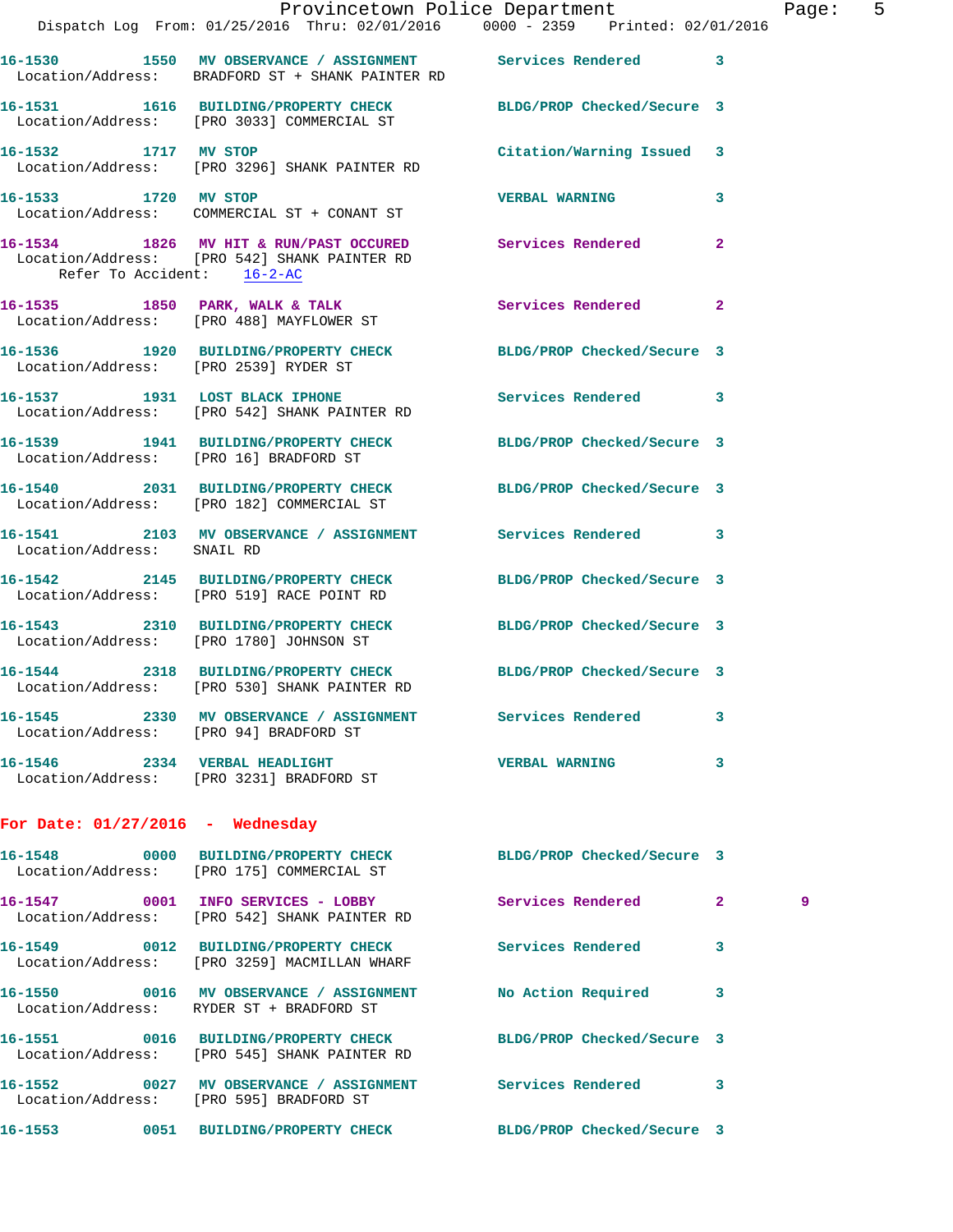|                                                               | Provincetown Police Department<br>Dispatch Log From: 01/25/2016 Thru: 02/01/2016 0000 - 2359 Printed: 02/01/2016 |                            |                |
|---------------------------------------------------------------|------------------------------------------------------------------------------------------------------------------|----------------------------|----------------|
|                                                               |                                                                                                                  |                            |                |
|                                                               | Location/Address: [PRO 379] COMMERCIAL ST                                                                        |                            |                |
|                                                               | 16-1554 0051 MV OBSERVANCE / ASSIGNMENT Services Rendered<br>Location/Address: COMMERCIAL ST + BRADFORD ST       |                            | $\mathbf{3}$   |
|                                                               | 16-1555 0103 BUILDING/PROPERTY CHECK<br>Location/Address: [PRO 3609] COMMERCIAL ST                               | BLDG/PROP Checked/Secure 3 |                |
|                                                               | 16-1556 0113 OPEN DOOR<br>Location/Address: [PRO 519] RACE POINT RD                                              | BLDG/PROP Checked/Secure 3 |                |
|                                                               | 16-1557 0123 BUILDING/PROPERTY CHECK BLDG/PROP Checked/Secure 3<br>Location/Address: [PRO 440] HARRY KEMP WAY    |                            |                |
|                                                               | 16-1558 0146 MV OBSERVANCE / ASSIGNMENT Services Rendered<br>Location/Address: [PRO 3974] SHANK PAINTER RD       |                            | 3              |
|                                                               | 16-1559 0219 BUILDING/PROPERTY CHECK Services Rendered<br>Location/Address: [PRO 433] RYDER ST EXT               |                            | 3              |
|                                                               | 16-1560 0250 VERBAL INSPECTION<br>Location/Address: COMMERCIAL ST + BRADFORD ST                                  | <b>VERBAL WARNING</b>      | 3              |
|                                                               | 16-1561 0305 BUILDING/PROPERTY CHECK BLDG/PROP Checked/Secure 3<br>Location/Address: [PRO 710] BRADFORD ST       |                            |                |
|                                                               | 16-1562 0354 BUILDING/PROPERTY CHECK<br>Location/Address: [PRO 182] COMMERCIAL ST                                | BLDG/PROP Checked/Secure 3 |                |
|                                                               | 16-1563 0403 BUILDING/PROPERTY CHECK<br>Location/Address: [PRO 554] TREMONT ST                                   | BLDG/PROP Checked/Secure 3 |                |
|                                                               | 16-1564 0421 PARK, WALK & TALK<br>Location/Address: [PRO 539] SHANK PAINTER RD                                   | No Action Required         | 2              |
|                                                               | 16-1565 0532 BUILDING/PROPERTY CHECK Services Rendered<br>Location/Address: [PRO 2490] PROVINCELANDS RD          |                            | 3              |
|                                                               | 16-1566 0537 MV OBSERVANCE / ASSIGNMENT<br>Location/Address: COMMERCIAL ST + SNAIL RD                            | <b>Services Rendered</b>   | 3              |
|                                                               | 16-1567 0545 BUILDING/PROPERTY CHECK<br>Location/Address: [PRO 3256] COMMERCIAL ST                               | BLDG/PROP Checked/Secure 3 |                |
|                                                               | 16-1568 0545 PARK, WALK & TALK<br>Location/Address: [PRO 516] RACE POINT RD                                      | Services Rendered          | $\overline{a}$ |
|                                                               | 16-1569 0549 MV OBSERVANCE / ASSIGNMENT<br>Location/Address: [PRO 2287] SHANK PAINTER RD                         | <b>No Action Required</b>  | 3              |
|                                                               | 16-1570 0609 BUILDING/PROPERTY CHECK<br>Location/Address: [PRO 646] COMMERCIAL ST                                | BLDG/PROP Checked/Secure 3 |                |
| 16-1571 0612 LIFT ASSIST                                      | Location/Address: [PRO 781] CAPTAIN BERTIES WAY                                                                  | Services Rendered          | 1              |
|                                                               | 16-1572 0734 BUILDING/PROPERTY CHECK<br>Location/Address: [PRO 2483] COMMERCIAL ST                               | Services Rendered          | 3              |
|                                                               | 16-1573 0751 BUILDING/PROPERTY CHECK<br>Location/Address: [PRO 447] JEROME SMITH RD                              | BLDG/PROP Checked/Secure 3 |                |
|                                                               | 16-1574 0758 BUILDING/PROPERTY CHECK<br>Location/Address: [PRO 3317] CEMETERY RD                                 | BLDG/PROP Checked/Secure 3 |                |
|                                                               | 16-1575 0759 BUILDING/PROPERTY CHECK<br>Location/Address: [PRO 3318] CEMETERY RD                                 | BLDG/PROP Checked/Secure 3 |                |
| 16-1576 0812 SCHOOL<br>Location/Address: [PRO 569] WINSLOW ST |                                                                                                                  | Services Rendered          | 3              |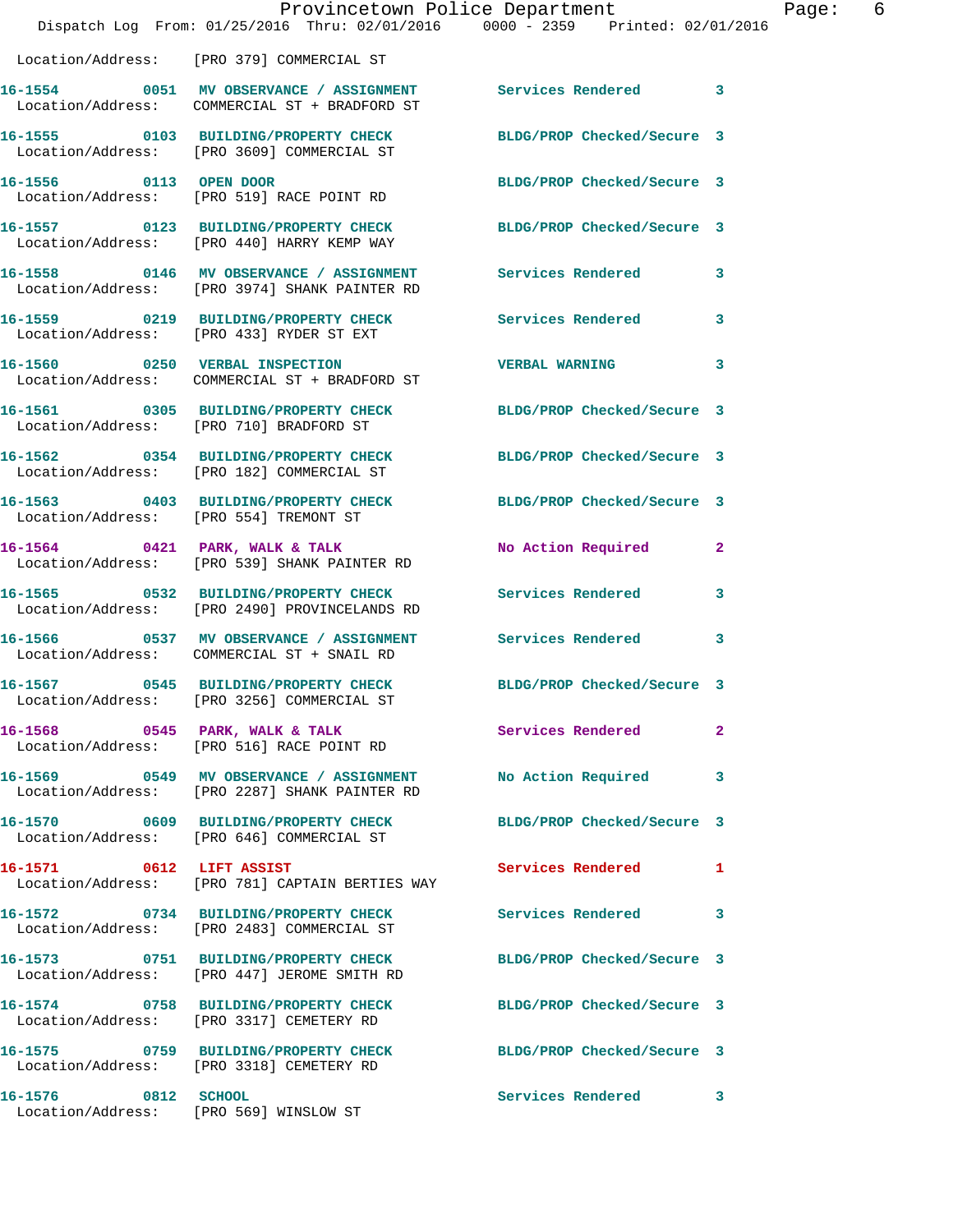|                                                                  | Provincetown Police Department<br>Dispatch Log From: 01/25/2016 Thru: 02/01/2016 0000 - 2359 Printed: 02/01/2016 |                            |                |
|------------------------------------------------------------------|------------------------------------------------------------------------------------------------------------------|----------------------------|----------------|
|                                                                  | 16-1577 0843 MV STOP<br>Location/Address: [PRO 2521] ROUTE 6                                                     | Citation/Warning Issued 3  |                |
| Location/Address: [PRO 2513] ROUTE 6                             | 16-1578 0852 MV OBSERVANCE / ASSIGNMENT Services Rendered                                                        |                            | 3              |
|                                                                  | 16-1579 0901 MV OBSERVANCE / ASSIGNMENT Services Rendered<br>Location/Address: [PRO 106] COMMERCIAL ST           |                            | 3              |
| 16-1580 1003 MV STOP                                             | Location/Address: BRADFORD ST + THISTLEMORE RD                                                                   | <b>VERBAL WARNING</b>      | 3              |
| Location/Address: [PRO 571] ALDEN ST                             | 16-1581 1015 BUILDING/PROPERTY CHECK BLDG/PROP Checked/Secure 3                                                  |                            |                |
| 16-1582 1023 DEAD FOX<br>Location/Address: [PRO 3222] ALDEN ST   |                                                                                                                  | Could Not Locate           | $\mathbf{2}$   |
| 16-1583 1032 SERVICE CALL                                        | Location/Address: [PRO 569] WINSLOW ST                                                                           | <b>Services Rendered</b>   | 3              |
|                                                                  | 16-1584 1040 DONATION<br>Location/Address: [PRO 537] SHANK PAINTER RD                                            | Services Rendered          | $\overline{a}$ |
| 16-1585 1149 PET PANTRY                                          | Location/Address: [PRO 3296] SHANK PAINTER RD                                                                    | Services Rendered          | $\overline{a}$ |
|                                                                  | 16-1586 1345 MV OBSERVANCE / ASSIGNMENT Services Rendered<br>Location/Address: [PRO 2489] BRADFORD ST            |                            | 3              |
| Location/Address: [PRO 16] BRADFORD ST                           | 16-1587 1347 BUILDING/PROPERTY CHECK BLDG/PROP Checked/Secure 3                                                  |                            |                |
| Location/Address: [PRO 3287] ROUTE 6                             | 16-1588 1402 BUILDING/PROPERTY CHECK BLDG/PROP Checked/Secure 3                                                  |                            |                |
| Location/Address: SNAIL RD                                       | 16-1589 1405 MV OBSERVANCE / ASSIGNMENT Services Rendered                                                        |                            | 3              |
| 16-1590 1413 MV DISABLED<br>Location/Address: [PRO 3440] ROUTE 6 |                                                                                                                  | Services Rendered          | $\overline{a}$ |
|                                                                  | 16-1591 1421 BUILDING/PROPERTY CHECK<br>Location/Address: [PRO 1638] COMMERCIAL ST                               | BLDG/PROP Checked/Secure 3 |                |
| 16-1593 1500 SCHOOL                                              | Location/Address: [PRO 569] WINSLOW ST                                                                           | Services Rendered          | 3              |
| 16-1595 1532 MEDICAL EMERGENCY                                   | Location/Address: [PRO 356] COMMERCIAL ST                                                                        | Transported to Hospital    | 1              |
| 16-1597 1555 LOST KEYS                                           | Location/Address: [PRO 542] SHANK PAINTER RD                                                                     | <b>Services Rendered</b>   | 3              |
|                                                                  | 16-1598 1634 BUILDING/PROPERTY CHECK<br>Location/Address: [PRO 2977] COMMERCIAL ST                               | Services Rendered          | 3              |
|                                                                  | 16-1599 1646 BUILDING/PROPERTY CHECK<br>Location/Address: [PRO 106] COMMERCIAL ST                                | <b>Services Rendered</b>   | 3              |
| 16-1600                                                          | 1728 TTY TEST CALL<br>Location/Address: [PRO 542] SHANK PAINTER RD                                               | Services Rendered          | 1              |
|                                                                  | 16-1602 1923 MV OBSERVANCE / ASSIGNMENT Services Rendered<br>Location/Address: HIGH POLE HL + BRADFORD ST        |                            | 3              |
| 16–1603                                                          | 2004 MEDICAL EMERGENCY<br>Location/Address: [PRO 542] SHANK PAINTER RD                                           | Transported to Hospital    | 1              |
|                                                                  |                                                                                                                  |                            |                |

**16-1604 2009 MEDICAL EMERGENCY Transported to Hospital 1** 

Location/Address: [PRO 437] FREEMAN ST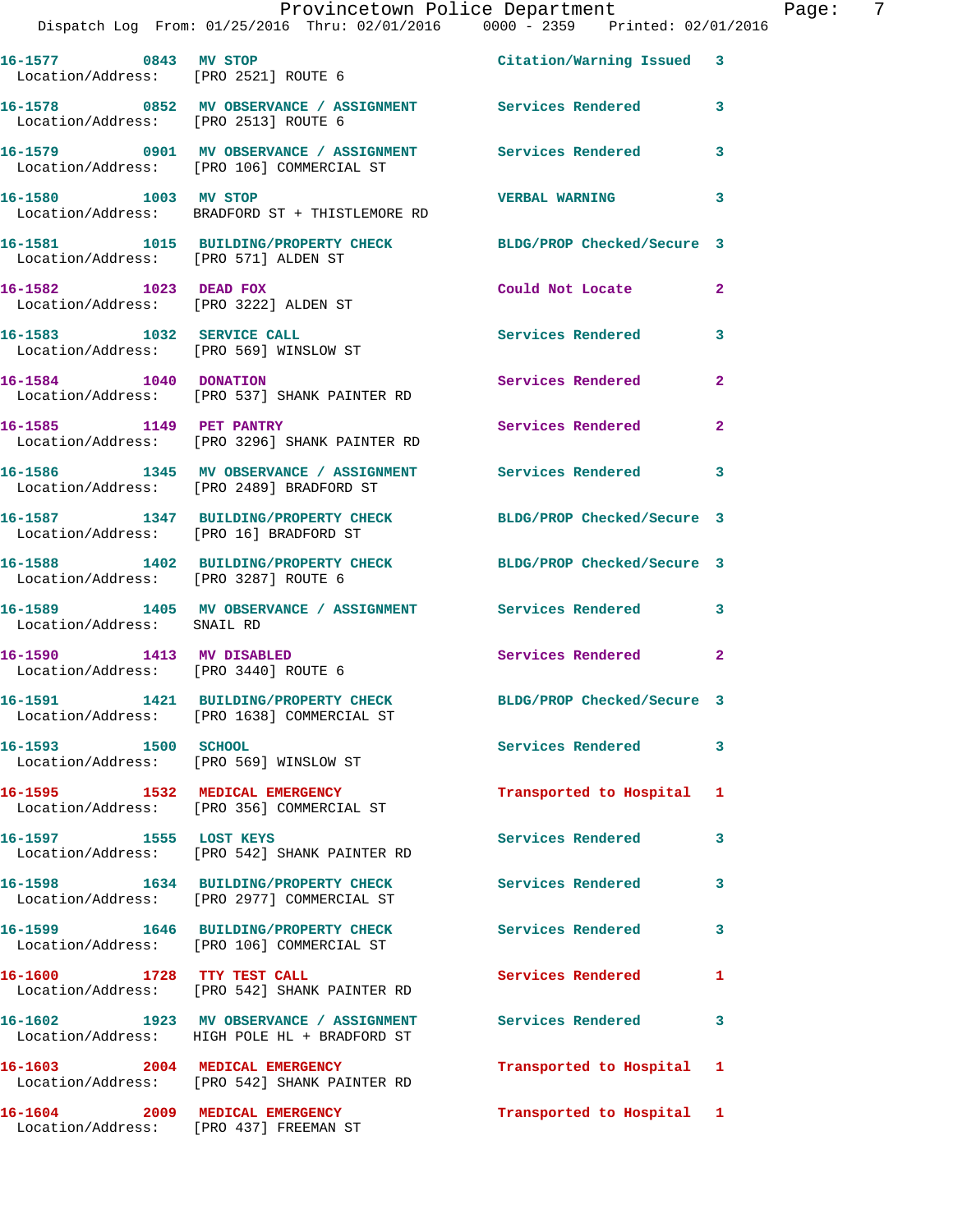|                                        |                                                                                                                             | Dispatch Log From: 01/25/2016 Thru: 02/01/2016 0000 - 2359 Printed: 02/01/2016 |   |    |
|----------------------------------------|-----------------------------------------------------------------------------------------------------------------------------|--------------------------------------------------------------------------------|---|----|
|                                        | 16-1607 2137 BUILDING/PROPERTY CHECK<br>Location/Address: [PRO 306] COMMERCIAL ST                                           | BLDG/PROP Checked/Secure 3                                                     |   |    |
|                                        | 16-1606 2139 BUILDING/PROPERTY CHECK<br>Location/Address: [PRO 3259] MACMILLAN WHARF                                        | BLDG/PROP Checked/Secure 3                                                     |   |    |
|                                        | 16-1608 2152 MV OBSERVANCE / ASSIGNMENT<br>Location/Address: [PRO 2577] BRADFORD ST                                         | No Action Required 3                                                           |   |    |
|                                        | 16-1610 2310 BUILDING/PROPERTY CHECK BLDG/PROP Checked/Secure 3<br>Location/Address: [PRO 338] SHANK PAINTER RD             |                                                                                |   |    |
| Location/Address: [PRO 42] BRADFORD ST | 16-1611 2326 MV OBSERVANCE / ASSIGNMENT Services Rendered 3                                                                 |                                                                                |   |    |
|                                        | 16-1612 2343 BUILDING/PROPERTY CHECK BLDG/PROP Checked/Secure 3<br>Location/Address: [PRO 530] SHANK PAINTER RD             |                                                                                |   |    |
|                                        | 16-1613 2354 MV OBSERVANCE / ASSIGNMENT Services Rendered 3<br>Location/Address: [PRO 3430] COMMERCIAL ST                   |                                                                                |   |    |
| For Date: $01/28/2016$ - Thursday      |                                                                                                                             |                                                                                |   |    |
|                                        | 16-1614 0008 LOBBY TRAFFIC<br>Location/Address: [PRO 542] SHANK PAINTER RD                                                  | Services Rendered 2                                                            |   | 16 |
|                                        | 16-1615 0012 BUILDING/PROPERTY CHECK<br>Location/Address: [PRO 1646] WINSLOW ST                                             | BLDG/PROP Checked/Secure 3                                                     |   |    |
|                                        | 16-1616 0034 BUILDING/PROPERTY CHECK<br>Location/Address: [PRO 519] RACE POINT RD                                           | BLDG/PROP Checked/Secure 3                                                     |   |    |
|                                        | 16-1617 0048 BUILDING/PROPERTY CHECK<br>Location/Address: [PRO 379] COMMERCIAL ST                                           | BLDG/PROP Checked/Secure 3                                                     |   |    |
|                                        | 16-1618 0050 BUILDING/PROPERTY CHECK<br>Location/Address: [PRO 182] COMMERCIAL ST                                           | BLDG/PROP Checked/Secure 3                                                     |   |    |
|                                        | Location/Address: BRADFORD ST + HOWLAND ST                                                                                  |                                                                                |   |    |
|                                        | 16-1621       0121  BUILDING/PROPERTY CHECK        BLDG/PROP Checked/Secure 3<br>Location/Address: [PRO 1638] COMMERCIAL ST |                                                                                |   |    |
|                                        | 16-1622 0122 BUILDING/PROPERTY CHECK<br>Location/Address: [PRO 2018] COMMERCIAL ST                                          | BLDG/PROP Checked/Secure 3                                                     |   |    |
|                                        | 16-1623 0127 MV OBSERVANCE / ASSIGNMENT No Action Required<br>Location/Address: RYDER ST + BRADFORD ST                      |                                                                                | 3 |    |
|                                        | 16-1624 0135 MV OBSERVANCE / ASSIGNMENT Services Rendered<br>Location/Address: [PRO 3912] SHANK PAINTER RD                  |                                                                                | 3 |    |
|                                        | 16-1625 0147 BUILDING/PROPERTY CHECK<br>Location/Address: [PRO 710] BRADFORD ST                                             | BLDG/PROP Checked/Secure 3                                                     |   |    |
|                                        | 16-1626 0231 BUILDING/PROPERTY CHECK<br>Location/Address: [PRO 545] SHANK PAINTER RD                                        | BLDG/PROP Checked/Secure 3                                                     |   |    |
| Location/Address: [PRO 512] PRINCE ST  | 16-1627 0236 BUILDING/PROPERTY CHECK                                                                                        | BLDG/PROP Checked/Secure 3                                                     |   |    |
|                                        | 16-1628 0303 BUILDING/PROPERTY CHECK<br>Location/Address: [PRO 530] SHANK PAINTER RD                                        | BLDG/PROP Checked/Secure 3                                                     |   |    |
|                                        | 16-1629 0311 BUILDING/PROPERTY CHECK<br>Location/Address: [PRO 99] COMMERCIAL ST                                            | BLDG/PROP Checked/Secure 3                                                     |   |    |
|                                        | 16-1630 0427 BUILDING/PROPERTY CHECK Services Rendered 3                                                                    |                                                                                |   |    |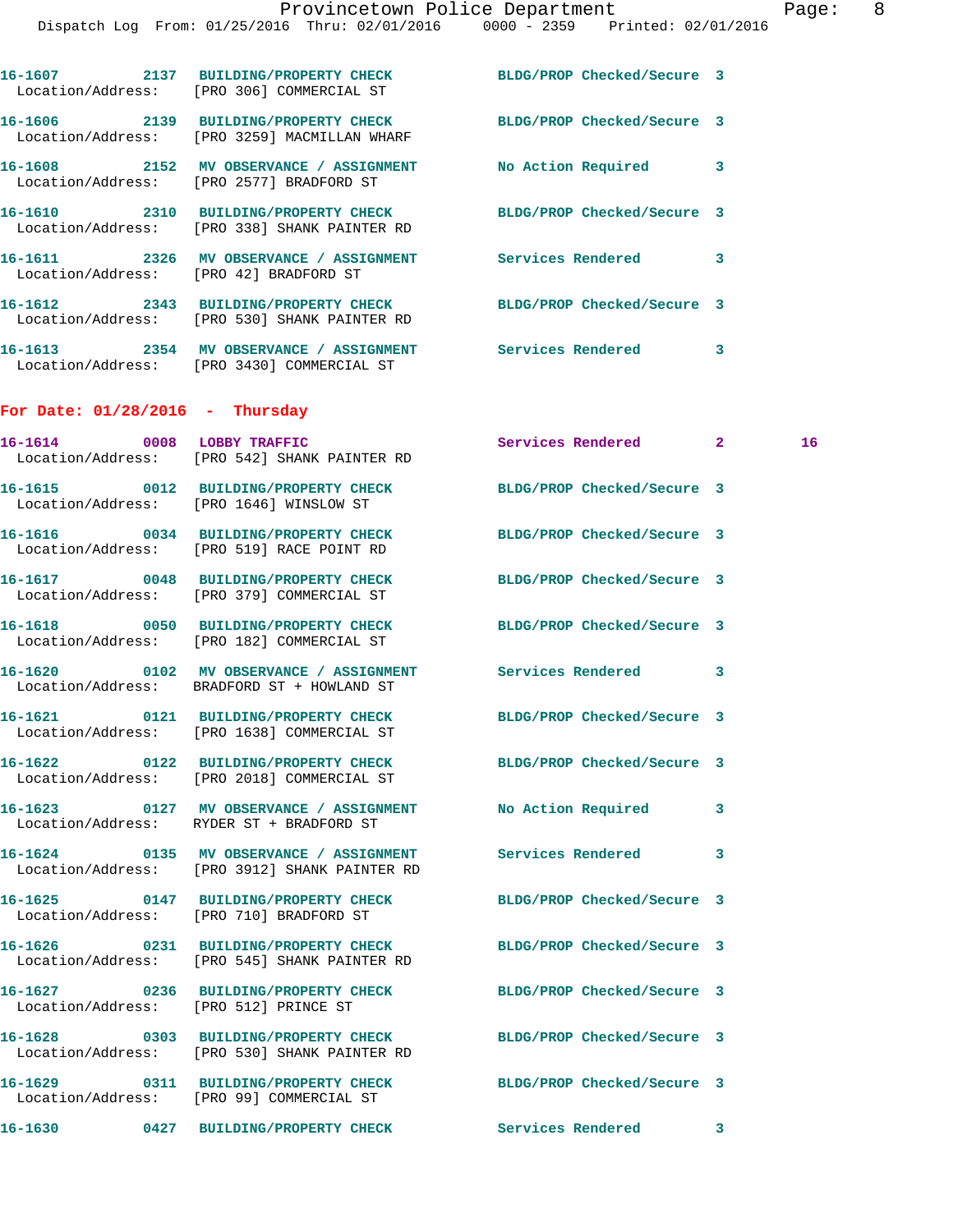|                                        |                                                                                      | Provincetown Police Department<br>Dispatch Log From: 01/25/2016 Thru: 02/01/2016 0000 - 2359 Printed: 02/01/2016 |              |
|----------------------------------------|--------------------------------------------------------------------------------------|------------------------------------------------------------------------------------------------------------------|--------------|
|                                        |                                                                                      |                                                                                                                  |              |
|                                        | Location/Address: [PRO 106] COMMERCIAL ST                                            |                                                                                                                  |              |
| Location/Address: CONWELL ST + ROUTE 6 |                                                                                      |                                                                                                                  | 3            |
| Location/Address: [PRO 1859] ROUTE 6   | 16-1632 0529 BUILDING/PROPERTY CHECK                                                 | BLDG/PROP Checked/Secure 3                                                                                       |              |
|                                        | Location/Address: [PRO 1778] SHANK PAINTER RD                                        | 16-1633 0539 BUILDING/PROPERTY CHECK BLDG/PROP Checked/Secure 3                                                  |              |
| Location/Address: [PRO 94] BRADFORD ST | 16-1634 0548 MV OBSERVANCE / ASSIGNMENT                                              | <b>No Action Required</b>                                                                                        | 3            |
| Location/Address: SNAIL RD + ROUTE 6   |                                                                                      | 16-1635 6549 MV OBSERVANCE / ASSIGNMENT Services Rendered                                                        | 3            |
|                                        | 16-1636 0622 BUILDING/PROPERTY CHECK<br>Location/Address: [PRO 3033] COMMERCIAL ST   | BLDG/PROP Checked/Secure 3                                                                                       |              |
|                                        | 16-1637 0801 MEDICAL EMERGENCY/FLU<br>Location/Address: [PRO 1387] JEROME SMITH RD   | Transported to Hospital                                                                                          | 1            |
| Location/Address: [PRO 569] WINSLOW ST | 16-1638 0817 SERVICE CALL/SCHOOL                                                     | <b>Services Rendered</b>                                                                                         | 3            |
|                                        | 16-1639 0817 BUILDING/PROPERTY CHECK<br>Location/Address: [PRO 2500] COMMERCIAL ST   | BLDG/PROP Checked/Secure 3                                                                                       |              |
| Location/Address: [PRO 2521] ROUTE 6   | 16-1640 0825 MV OBSERVANCE / ASSIGNMENT Services Rendered                            |                                                                                                                  | 3            |
|                                        | 16-1642 0833 PARK, WALK & TALK<br>Location/Address: [PRO 105] COMMERCIAL ST          | Services Rendered                                                                                                | $\mathbf{2}$ |
|                                        | 16-1643 0850 MV ACCIDENT/MINOR<br>Location/Address: [PRO 379] COMMERCIAL ST          | <b>Services Rendered</b>                                                                                         | 1            |
|                                        | 16-1644 0907 BUILDING/PROPERTY CHECK<br>Location/Address: [PRO 2206] COMMERCIAL ST   | BLDG/PROP Checked/Secure 3                                                                                       |              |
| 16-1646 0918 SERVICE CALL/COURT        | Location/Address: [PRO 542] SHANK PAINTER RD                                         | Services Rendered                                                                                                | 3            |
| 16-1645 0922 FOLLOW UP                 | Location/Address: [PRO 2812] HARRY KEMP WAY                                          | SPOKEN TO                                                                                                        | $\mathbf{2}$ |
|                                        | 16-1647 0945 BUILDING/PROPERTY CHECK<br>Location/Address: [PRO 3317] CEMETERY RD     | BLDG/PROP Checked/Secure 3                                                                                       |              |
|                                        | 16-1648 0946 BUILDING/PROPERTY CHECK<br>Location/Address: [PRO 3318] CEMETERY RD     | BLDG/PROP Checked/Secure 3                                                                                       |              |
|                                        | 16-1649 0946 PARK, WALK & TALK<br>Location/Address: [PRO 3296] SHANK PAINTER RD      | Services Rendered                                                                                                | 2            |
| 16-1650 1022 FOLLOW UP                 | Location/Address: [PRO 379] COMMERCIAL ST                                            | Services Rendered                                                                                                | 2            |
|                                        | 16-1651 1038 BUILDING/PROPERTY CHECK<br>Location/Address: [PRO 2483] COMMERCIAL ST   | Services Rendered                                                                                                | 3            |
|                                        | 16-1652 1150 BUILDING/PROPERTY CHECK<br>Location/Address: [PRO 2898] JEROME SMITH RD | BLDG/PROP Checked/Secure 3                                                                                       |              |
| Location/Address: [PRO 3287] ROUTE 6   | 16-1653 1151 BUILDING/PROPERTY CHECK                                                 | BLDG/PROP Checked/Secure 3                                                                                       |              |
|                                        | Location/Address: [PRO 2489] BRADFORD ST                                             | 16-1655 1219 MV OBSERVANCE / ASSIGNMENT Services Rendered                                                        | 3            |

Page: 9<br>16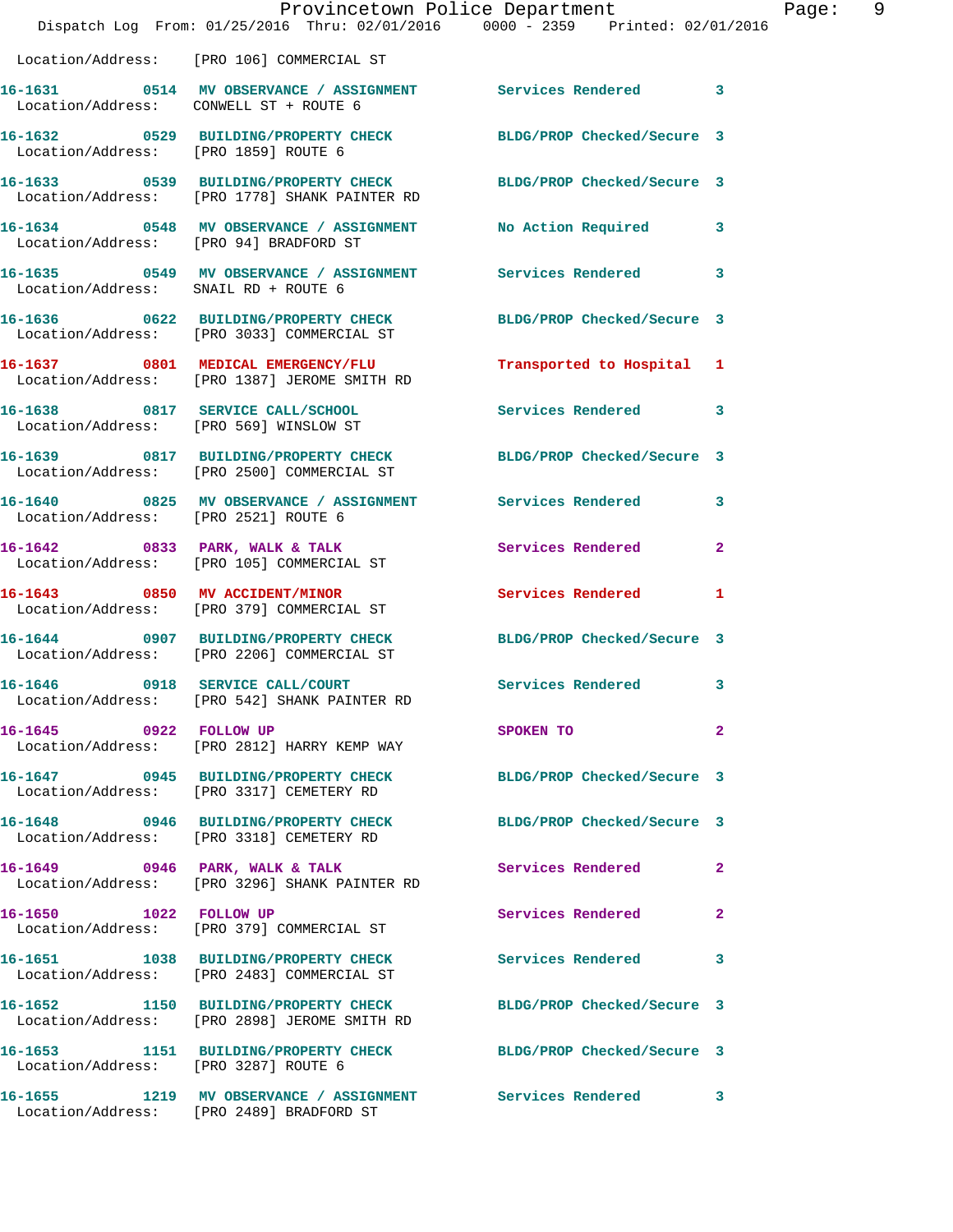|                                                       | Provincetown Police Department<br>Dispatch Log From: 01/25/2016 Thru: 02/01/2016 0000 - 2359 Printed: 02/01/2016     |                             |              | Page: 10 |  |
|-------------------------------------------------------|----------------------------------------------------------------------------------------------------------------------|-----------------------------|--------------|----------|--|
|                                                       | 16-1656 1232 MV OBSERVANCE / ASSIGNMENT No Action Required 3<br>Location/Address: SHANK PAINTER RD + JEROME SMITH RD |                             |              |          |  |
|                                                       | 16-1657 1235 SERVICE CALL<br>Location/Address: [PRO 105] COMMERCIAL ST                                               | Services Rendered 3         |              |          |  |
| Location/Address: BRADFORD ST                         | 16-1658 1247 MEDICAL EMERGENCY/D.O.T. Transported to Hospital 1                                                      |                             |              |          |  |
|                                                       | 16-1660 1254 MV OBSERVANCE / ASSIGNMENT Services Rendered 3<br>Location/Address: BRADFORD ST + STANDISH ST           |                             |              |          |  |
|                                                       | 16-1661 1301 BUILDING/PROPERTY CHECK BLDG/PROP Checked/Secure 3<br>Location/Address: [PRO 447] JEROME SMITH RD       |                             |              |          |  |
|                                                       | 16-1662 1314 HAZARDS/DUMPSTER<br>Location/Address: [PRO 440] HARRY KEMP WAY                                          | Removed Hazard              | $\mathbf{2}$ |          |  |
|                                                       | 16-1663 1323 BUILDING/PROPERTY CHECK BLDG/PROP Checked/Secure 3<br>Location/Address: [PRO 526] RYDER ST EXT          |                             |              |          |  |
|                                                       | 16-1664 1333 BUILDING/PROPERTY CHECK Services Rendered 3<br>Location/Address: [PRO 3430] COMMERCIAL ST               |                             |              |          |  |
|                                                       | 16-1665 1336 MEDICAL EMERGENCY/D.O.T. Transported to Hospital 1<br>Location/Address: [PRO 1509] BRADFORD ST          |                             |              |          |  |
| Location/Address: [PRO 571] ALDEN ST                  | 16-1666 1344 BUILDING/PROPERTY CHECK BLDG/PROP Checked/Secure 3                                                      |                             |              |          |  |
| 16-1668 1358 DISTURBANCE                              | Location/Address: [PRO 3259] MACMILLAN WHARF                                                                         | SPOKEN TO AND THE SPOKEN TO | 1            |          |  |
|                                                       | 16-1669 1437 ANIMAL CALL/LOOSE DOG Services Rendered<br>Location/Address: CONWELL ST + CEMETERY RD                   |                             | -2           |          |  |
| 16-1670 1457 911 GENERAL                              | Location/Address: [PRO 60] BRADFORD ST                                                                               | SPOKEN TO                   | 1            |          |  |
| Location/Address: [PRO 569] WINSLOW ST                | 16-1671 1508 AT THE SCHOOL                                                                                           | Services Rendered 3         |              |          |  |
|                                                       | 16-1672 1521 MV OBSERVANCE / ASSIGNMENT<br>Location/Address: [PRO 2206] COMMERCIAL ST                                | <b>Services Rendered</b>    |              |          |  |
|                                                       | 16-1673 1537 BUILDING/PROPERTY CHECK Services Rendered<br>Location/Address: [PRO 2489] BRADFORD ST                   |                             | 3            |          |  |
| 16-1674 1603 MV DISABLED<br>Location/Address: ROUTE 6 |                                                                                                                      | Unfounded                   | $\mathbf{2}$ |          |  |
| Location/Address: [PRO 521] ROUTE 6                   | 16-1675 1708 BUILDING/PROPERTY CHECK BLDG/PROP Checked/Secure 3                                                      |                             |              |          |  |
|                                                       | 16-1676 1807 BUILDING/PROPERTY CHECK Services Rendered 3<br>Location/Address: [PRO 2500] COMMERCIAL ST               |                             |              |          |  |
|                                                       | 16-1677 1809 BUILDING/PROPERTY CHECK Services Rendered<br>Location/Address: [PRO 526] RYDER ST EXT                   |                             | 3            |          |  |
| Location/Address: SHANK PAINTER RD                    | 16-1678 1831 MV OBSERVANCE / ASSIGNMENT Services Rendered                                                            |                             | 3            |          |  |
|                                                       | 16-1679 1906 MV OBSERVANCE / ASSIGNMENT<br>Location/Address: [PRO 94] BRADFORD ST                                    | <b>No Action Required</b>   | 3            |          |  |
|                                                       | 16-1680 1948 BUILDING/PROPERTY CHECK BLDG/PROP Checked/Secure 3<br>Location/Address: [PRO 530] SHANK PAINTER RD      |                             |              |          |  |
|                                                       | 16-1681 2019 BUILDING/PROPERTY CHECK BLDG/PROP Checked/Secure 3<br>Location/Address: [PRO 175] COMMERCIAL ST         |                             |              |          |  |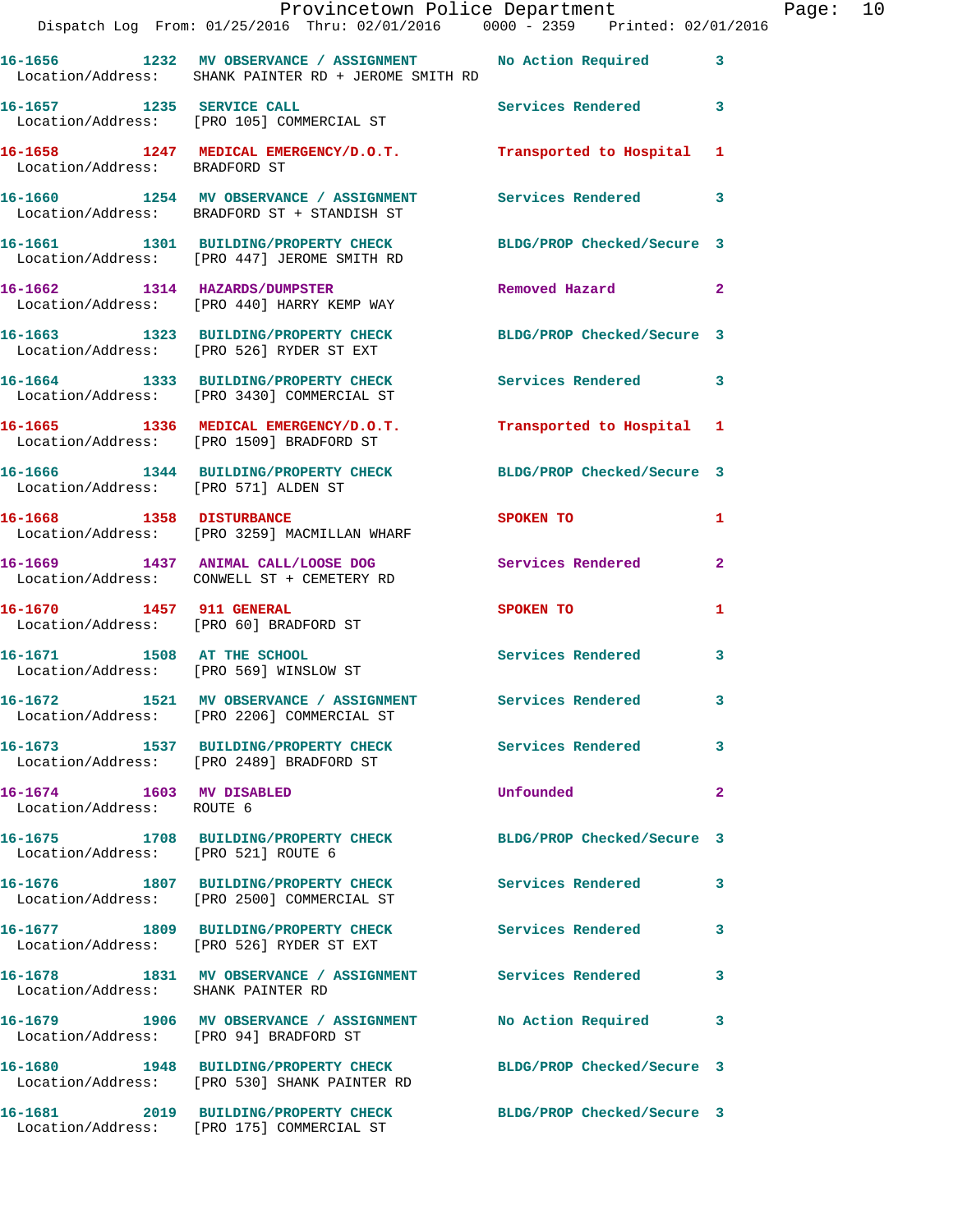|                                      | Location/Address: [PRO 519] RACE POINT RD                                       | 16-1682 2023 BUILDING/PROPERTY CHECK BLDG/PROP Checked/Secure 3 |                         |
|--------------------------------------|---------------------------------------------------------------------------------|-----------------------------------------------------------------|-------------------------|
| 16-1683 2031 HARASSMENT              | Location/Address: [PRO 1545] COMMERCIAL ST                                      | Unfounded                                                       |                         |
|                                      | Location/Address: [PRO 175] COMMERCIAL ST                                       | 16-1685 2134 BUILDING/PROPERTY CHECK BLDG/PROP Checked/Secure 3 |                         |
|                                      | Location/Address: [PRO 182] COMMERCIAL ST                                       | 16-1686 2139 BUILDING/PROPERTY CHECK BLDG/PROP Checked/Secure 3 |                         |
|                                      | Location/Address: [PRO 1638] COMMERCIAL ST                                      | 16-1687 2141 BUILDING/PROPERTY CHECK BLDG/PROP Checked/Secure 3 |                         |
| Location/Address: [PRO 1390] LAW ST  | 16-1688 2207 MEDICAL EMERGENCY                                                  | Transported to Hospital 1                                       |                         |
| 16-1690 2312 SERVE WARRANT           | Location/Address: [PRO 542] SHANK PAINTER RD<br>Refer To Arrest: 16-18-AR       | Arrest(s) Made                                                  | $\overline{\mathbf{3}}$ |
|                                      | Location/Address: [PRO 94] BRADFORD ST                                          |                                                                 |                         |
| Location/Address: ROUTE 6 + SNAIL RD |                                                                                 | 16-1692 2349 MV OBSERVANCE / ASSIGNMENT Services Rendered       | $\overline{\mathbf{3}}$ |
| For Date: $01/29/2016$ - Friday      |                                                                                 |                                                                 |                         |
|                                      | Location/Address: [PRO 1886] BRADFORD ST                                        | 16-1693 0021 BUILDING/PROPERTY CHECK BLDG/PROP Checked/Secure 3 |                         |
|                                      | 16-1695 0033 BUILDING/PROPERTY CHECK<br>Location/Address: [PRO 1780] JOHNSON ST | BLDG/PROP Checked/Secure 3                                      |                         |

**16-1696 0036 BUILDING/PROPERTY CHECK BLDG/PROP Checked/Secure 3**  Location/Address: [PRO 569] WINSLOW ST

Location/Address: [PRO 182] COMMERCIAL ST

**16-1698 0040 BUILDING/PROPERTY CHECK BLDG/PROP Checked/Secure 3**  Location/Address: [PRO 175] COMMERCIAL ST

Location/Address: [PRO 2499] RACE POINT RD

Location/Address: BRADFORD ST + STANDISH ST

Location/Address: [PRO 3033] COMMERCIAL ST

Location/Address: [PRO 433] RYDER ST EXT

Location/Address: HARRY KEMP WAY + HOWLAND ST

Location/Address: [PRO 37] BRADFORD ST

**16-1705 0227 BUILDING/PROPERTY CHECK BLDG/PROP Checked/Secure 3** 

Location/Address: [PRO 306] COMMERCIAL ST

**16-1706 0237 BUILDING/PROPERTY CHECK Services Rendered 3**  Location/Address: [PRO 3259] MACMILLAN WHARF

**16-1697 0039 BUILDING/PROPERTY CHECK BLDG/PROP Checked/Secure 3 16-1699 0044 BUILDING/PROPERTY CHECK BLDG/PROP Checked/Secure 3 16-1700 0058 MV OBSERVANCE / ASSIGNMENT Services Rendered 3 16-1701 0107 BUILDING/PROPERTY CHECK BLDG/PROP Checked/Secure 3 16-1702 0110 BUILDING/PROPERTY CHECK BLDG/PROP Checked/Secure 3 16-1703 0134 MV OBSERVANCE / ASSIGNMENT Services Rendered 3 16-1704 0151 MV OBSERVANCE / ASSIGNMENT Services Rendered 3**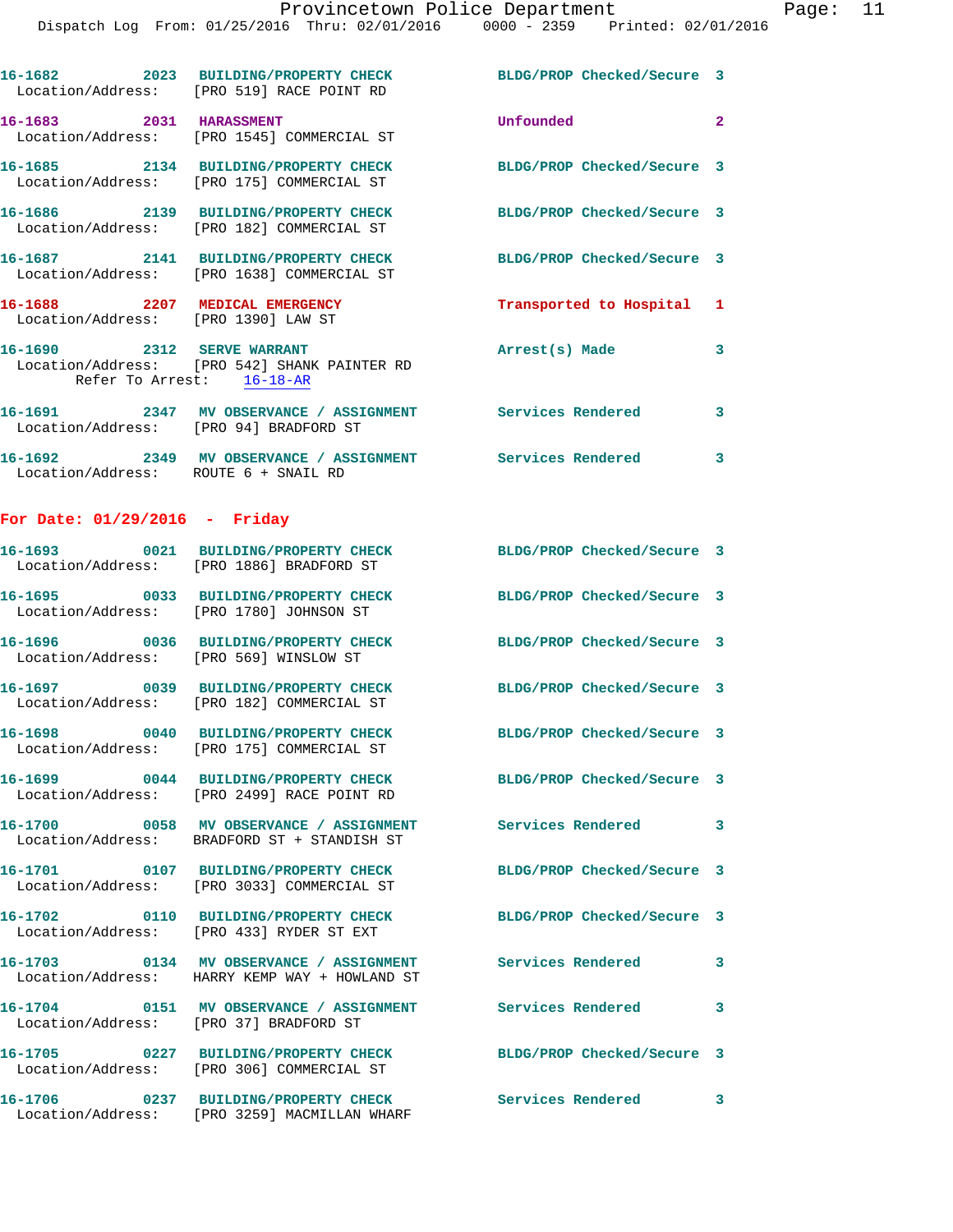|                                        | Dispatch Log From: 01/25/2016 Thru: 02/01/2016 0000 - 2359 Printed: 02/01/2016                                   | Provincetown Police Department | Page: 12 |
|----------------------------------------|------------------------------------------------------------------------------------------------------------------|--------------------------------|----------|
|                                        | 16-1707 0246 BUILDING/PROPERTY CHECK BLDG/PROP Checked/Secure 3<br>Location/Address: [PRO 545] SHANK PAINTER RD  |                                |          |
|                                        | 16-1708 0306 BUILDING/PROPERTY CHECK BLDG/PROP Checked/Secure 3<br>Location/Address: [PRO 1778] SHANK PAINTER RD |                                |          |
|                                        | 16-1709 0335 BUILDING/PROPERTY CHECK Services Rendered 3<br>Location/Address: [PRO 3430] COMMERCIAL ST           |                                |          |
|                                        | 16-1710 0350 MEDICAL EMERGENCY PATIENT REFUSAL<br>Location/Address: [PRO 542] SHANK PAINTER RD                   |                                | 1        |
| Location/Address: ROUTE 6              | 16-1711 6507 MV OBSERVANCE / ASSIGNMENT Services Rendered 3                                                      |                                |          |
| Location/Address: [PRO 2519] ROUTE 6   | 16-1712 0508 MV OBSERVANCE / ASSIGNMENT Services Rendered 3                                                      |                                |          |
| Location/Address: [PRO 512] PRINCE ST  | 16-1713 0508 BUILDING/PROPERTY CHECK BLDG/PROP Checked/Secure 3                                                  |                                |          |
|                                        | 16-1714 0528 BUILDING/PROPERTY CHECK BLDG/PROP Checked/Secure 3<br>Location/Address: [PRO 2483] COMMERCIAL ST    |                                |          |
| Location/Address: [PRO 521] ROUTE 6    | 16-1715 0541 MV OBSERVANCE / ASSIGNMENT Services Rendered 3                                                      |                                |          |
|                                        | 16-1716 0553 BUILDING/PROPERTY CHECK BLDG/PROP Checked/Secure 3<br>Location/Address: [PRO 1638] COMMERCIAL ST    |                                |          |
| Location/Address: [PRO 521] ROUTE 6    | 16-1717 0617 BUILDING/PROPERTY CHECK Services Rendered 3                                                         |                                |          |
|                                        | 16-1718 0626 BUILDING/PROPERTY CHECK BLDG/PROP Checked/Secure 3<br>Location/Address: [PRO 1638] COMMERCIAL ST    |                                |          |
|                                        | 16-1719 0629 LOBBY TRAFFIC<br>Location/Address: [PRO 542] SHANK PAINTER RD                                       | Services Rendered 2            | 15       |
|                                        | 16-1720 0747 SERVICE CALL/COURT<br>Location/Address: [PRO 542] SHANK PAINTER RD                                  | Services Rendered 3            |          |
| Location/Address: [PRO 569] WINSLOW ST | 16-1721 0815 SERVICE CALL/SCHOOL                                                                                 | Services Rendered              |          |
|                                        | 16-1722 0835 BUILDING/PROPERTY CHECK BLDG/PROP Checked/Secure 3<br>Location/Address: [PRO 2500] COMMERCIAL ST    |                                |          |
|                                        | 16-1723 0835 PARK, WALK & TALK<br>Location/Address: [PRO 285] COMMERCIAL ST                                      | <b>Services Rendered</b> 2     |          |
|                                        | 16-1724 0908 BUILDING/PROPERTY CHECK<br>Location/Address: [PRO 3430] COMMERCIAL ST                               | BLDG/PROP Checked/Secure 3     |          |
|                                        | 16-1725 0911 MV OBSERVANCE / ASSIGNMENT<br>Location/Address: SNAIL RD + COMMERCIAL ST                            | No Action Required 3           |          |
|                                        | 16-1726 0950 BUILDING/PROPERTY CHECK<br>Location/Address: [PRO 3317] CEMETERY RD                                 | BLDG/PROP Checked/Secure 3     |          |
|                                        | 16-1727 0951 BUILDING/PROPERTY CHECK BLDG/PROP Checked/Secure 3<br>Location/Address: [PRO 3318] CEMETERY RD      |                                |          |
|                                        | 16-1728 1018 SERVICE CALL/SIGNAGE Services Rendered<br>Location/Address: THISTLEMORE RD + BRADFORD ST            |                                | 3        |
| 16-1729 1042 SERVICE CALL              | Location/Address: [PRO 530] SHANK PAINTER RD                                                                     | Services Rendered 3            |          |
|                                        | 16-1730 1210 BUILDING/PROPERTY CHECK BLDG/PROP Checked/Secure 3                                                  |                                |          |

Location/Address: [PRO 2494] BRADFORD ST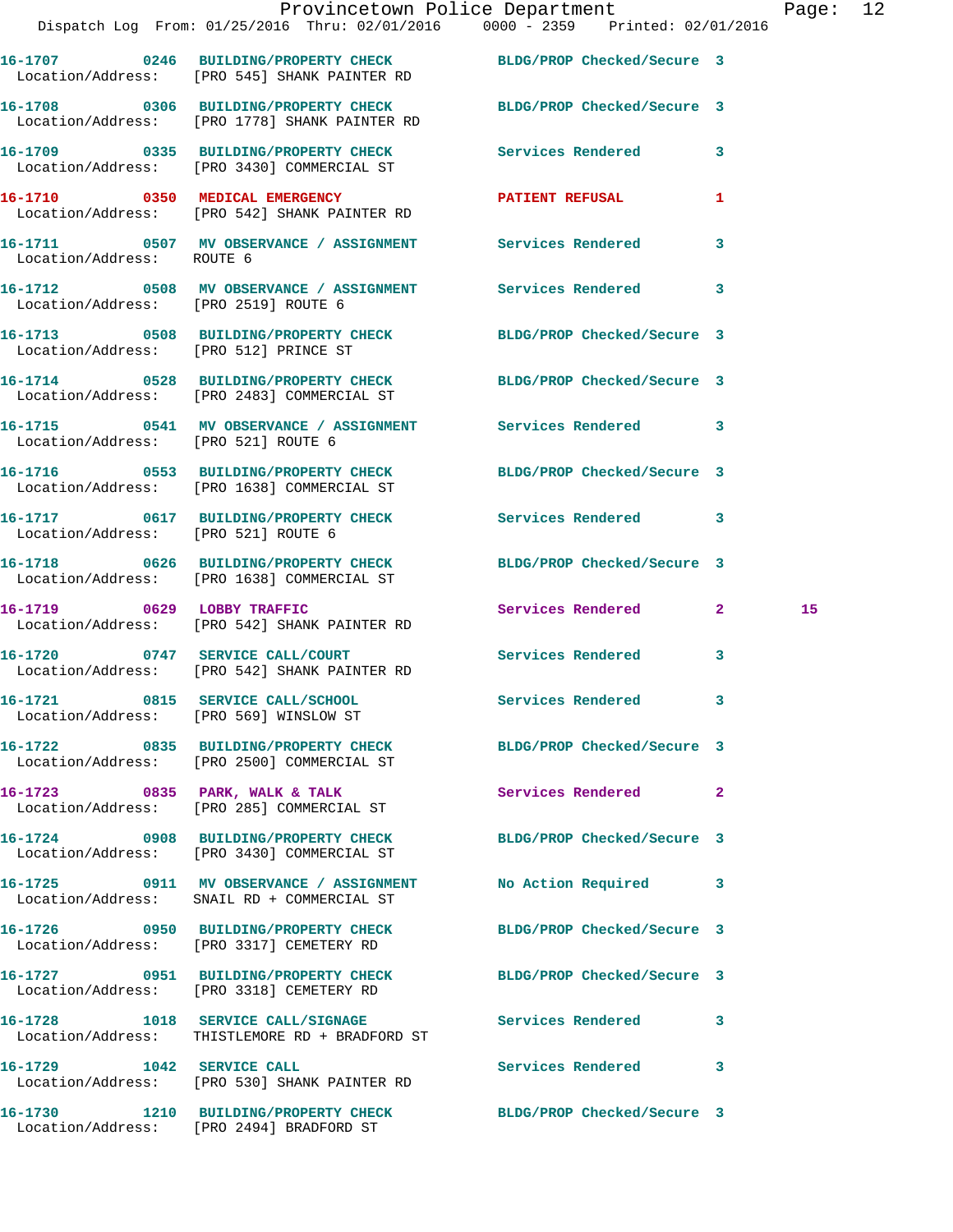|                                                        | 16-1731 1302 PARK, WALK & TALK<br>Location/Address: [PRO 537] SHANK PAINTER RD                                 | Services Rendered 2        |                          |
|--------------------------------------------------------|----------------------------------------------------------------------------------------------------------------|----------------------------|--------------------------|
| Location/Address: ROUTE 6                              | 16-1732 1307 MV OBSERVANCE / ASSIGNMENT Services Rendered 3                                                    |                            |                          |
|                                                        | 16-1733 1322 BUILDING/PROPERTY CHECK<br>Location/Address: [PRO 447] JEROME SMITH RD                            | BLDG/PROP Checked/Secure 3 |                          |
| Location/Address: [PRO 3287] ROUTE 6                   | 16-1734 1340 BUILDING/PROPERTY CHECK BLDG/PROP Checked/Secure 3                                                |                            |                          |
|                                                        | 16-1735 1410 SERVICE CALL/CAT FOOD<br>Location/Address: [PRO 3296] SHANK PAINTER RD                            | Services Rendered 3        |                          |
|                                                        | 16-1736 1436 BUILDING/PROPERTY CHECK<br>Location/Address: [PRO 2898] JEROME SMITH RD                           | BLDG/PROP Checked/Secure 3 |                          |
|                                                        | 16-1737 1453 PARK, WALK & TALK<br>Location/Address: [PRO 569] WINSLOW ST                                       | Services Rendered          | $\overline{a}$           |
| 16-1738 1552 MV STOP                                   | Location/Address: [PRO 3033] COMMERCIAL ST                                                                     | <b>VERBAL WARNING</b>      | 3                        |
|                                                        | 16-1739 1559 MV OBSERVANCE / ASSIGNMENT Services Rendered<br>Location/Address: [PRO 2206] COMMERCIAL ST        |                            | $\overline{\mathbf{3}}$  |
|                                                        | 16-1740 1600 PARK, WALK & TALK<br>Location/Address: [PRO 105] COMMERCIAL ST                                    | Services Rendered          | $\overline{2}$           |
| 16-1741   1624   COMPLAINT                             | Location/Address: [PRO 542] SHANK PAINTER RD                                                                   | SPOKEN TO                  | $\overline{\mathbf{3}}$  |
|                                                        | 16-1742 1658 BUILDING/PROPERTY CHECK<br>Location/Address: [PRO 3033] COMMERCIAL ST                             | BLDG/PROP Checked/Secure 3 |                          |
| 16-1743 1706 MV STOP                                   | Location/Address: [PRO 2490] PROVINCELANDS RD                                                                  | <b>VERBAL WARNING</b>      | 3                        |
| 16-1744 1706 MV COMPLAINT<br>Location/Address: ROUTE 6 |                                                                                                                | Could Not Locate           | $\mathbf{2}$             |
|                                                        | 16-1745 1811 PARK, WALK & TALK<br>Location/Address: [PRO 182] COMMERCIAL ST                                    | No Action Required 2       |                          |
| <b>16-1746 1830 TRANSPORT</b>                          | Location/Address: [PRO 182] COMMERCIAL ST                                                                      | Services Rendered          | $\mathbf{3}$             |
| 16-1748<br>Location/Address: [PRO 33] BRADFORD ST      | 1920 BUILDING/PROPERTY CHECK                                                                                   | BLDG/PROP Checked/Secure 3 |                          |
| Location/Address: [PRO 2520] PRINCE ST                 | 16-1747 1922 BUILDING/PROPERTY CHECK                                                                           | <b>Services Rendered</b>   | $\mathbf{3}$             |
|                                                        | 16-1749 1935 ASSIST AGENCY / NEW BEDFORD PD Services Rendered<br>Location/Address: [PRO 1991] SHANK PAINTER RD |                            | $\overline{\phantom{a}}$ |
|                                                        | 16-1750 2139 BUILDING/PROPERTY CHECK<br>Location/Address: [PRO 1778] SHANK PAINTER RD                          | BLDG/PROP Checked/Secure 3 |                          |
|                                                        | 16-1751 2152 BUILDING/PROPERTY CHECK<br>Location/Address: [PRO 146] COMMERCIAL ST                              | BLDG/PROP Checked/Secure 3 |                          |
|                                                        | 16-1752 2326 BUILDING/PROPERTY CHECK<br>Location/Address: [PRO 2543] MACMILLAN WHARF                           | BLDG/PROP Checked/Secure 3 |                          |
|                                                        | 16-1754 2341 BUILDING/PROPERTY CHECK<br>Location/Address: [PRO 3033] COMMERCIAL ST                             | BLDG/PROP Checked/Secure 3 |                          |
| 16-1755                                                | 2350 BUILDING/PROPERTY CHECK                                                                                   | BLDG/PROP Checked/Secure 3 |                          |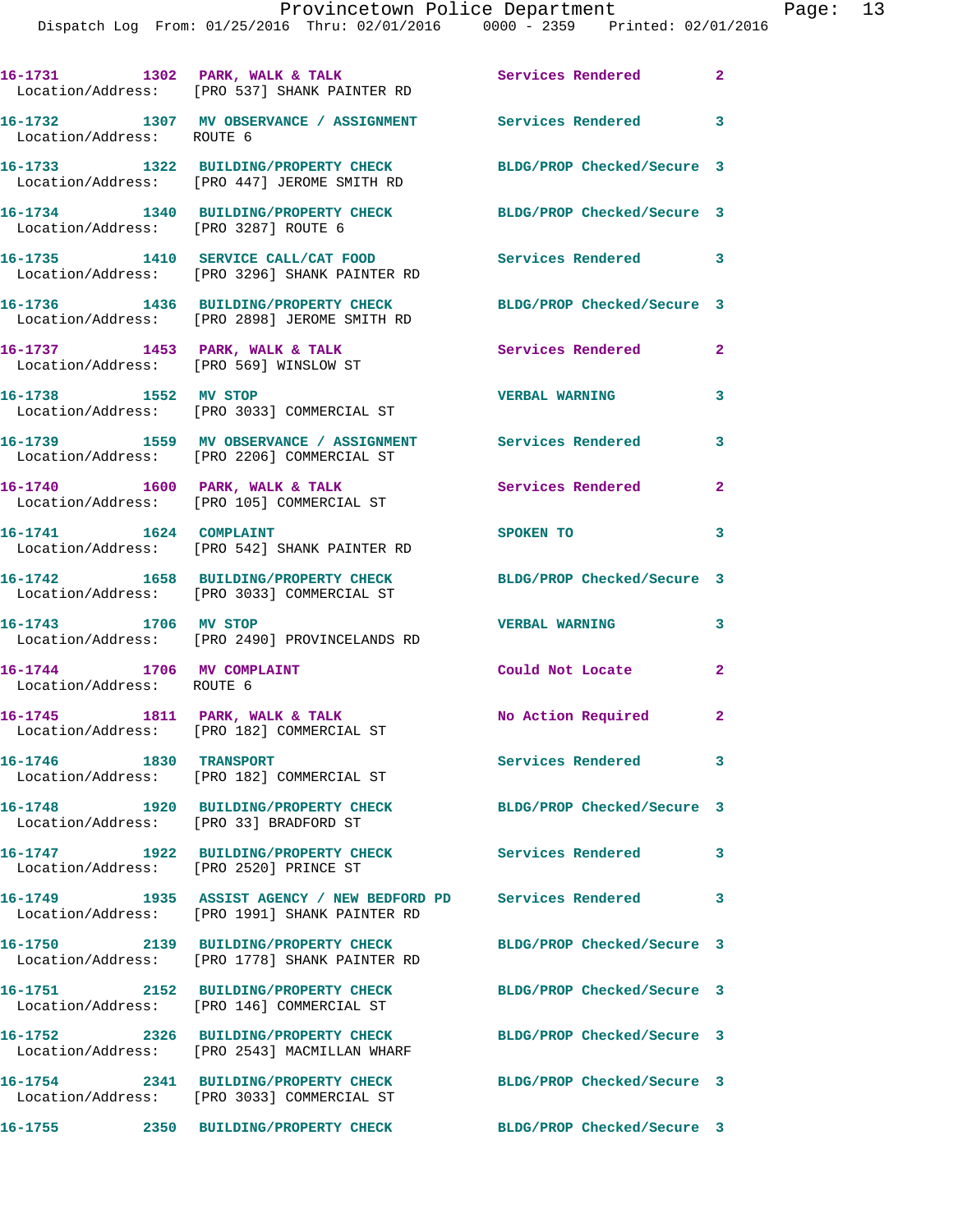|                                                           | Dispatch Log From: 01/25/2016 Thru: 02/01/2016 0000 - 2359 Printed: 02/01/2016                                   | Provincetown Police Department |              | Page: 14 |  |
|-----------------------------------------------------------|------------------------------------------------------------------------------------------------------------------|--------------------------------|--------------|----------|--|
|                                                           | Location/Address: [PRO 105] COMMERCIAL ST                                                                        |                                |              |          |  |
| 16-1756 2356 BAR CHECK<br>Location/Address: COMMERCIAL ST |                                                                                                                  | Services Rendered 2            |              |          |  |
| For Date: $01/30/2016$ - Saturday                         |                                                                                                                  |                                |              |          |  |
|                                                           | 16-1757 0004 INFO SERVICES - LOBBY Services Rendered 2<br>Location/Address: [PRO 542] SHANK PAINTER RD           |                                |              | 11       |  |
|                                                           | 16-1758 0004 MV OBSERVANCE / ASSIGNMENT Services Rendered 3<br>Location/Address: HOWLAND ST + BRADFORD ST        |                                |              |          |  |
| Location/Address: [PRO 2513] ROUTE 6                      | 16-1759 0014 MV OBSERVANCE / ASSIGNMENT Services Rendered 3                                                      |                                |              |          |  |
|                                                           | 16-1761 0020 VERBAL STOP SIGN<br>Location/Address: [PRO 357] COMMERCIAL ST                                       | <b>VERBAL WARNING</b>          | $\mathbf{3}$ |          |  |
| 16-1762 0021 MV STOP                                      | Location/Address: [PRO 2513] ROUTE 6                                                                             | <b>VERBAL WARNING</b>          | 3            |          |  |
|                                                           | 16-1763 0035 BUILDING/PROPERTY CHECK BLDG/PROP Checked/Secure 3<br>Location/Address: [PRO 3259] MACMILLAN WHARF  |                                |              |          |  |
|                                                           | 16-1760 0043 BUILDING/PROPERTY CHECK BLDG/PROP Checked/Secure 3<br>Location/Address: [PRO 519] RACE POINT RD     |                                |              |          |  |
|                                                           | 16-1764 0043 MV OBSERVANCE / ASSIGNMENT Services Rendered 3<br>Location/Address: [PRO 106] COMMERCIAL ST         |                                |              |          |  |
|                                                           | 16-1765 0053 BUILDING/PROPERTY CHECK Services Rendered 3<br>Location/Address: [PRO 2540] RACE POINT RD           |                                |              |          |  |
|                                                           | 16-1766 0113 MV OBSERVANCE / ASSIGNMENT Services Rendered 3<br>Location/Address: BRADFORD ST + CONWELL ST        |                                |              |          |  |
| Location/Address: [PRO 94] BRADFORD ST                    | 16-1767 0119 MV OBSERVANCE / ASSIGNMENT Services Rendered 3                                                      |                                |              |          |  |
|                                                           | 16-1768 0124 BUILDING/PROPERTY CHECK BLDG/PROP Checked/Secure 3<br>Location/Address: [PRO 710] BRADFORD ST       |                                |              |          |  |
|                                                           | 16-1769 0202 BUILDING/PROPERTY CHECK BLDG/PROP Checked/Secure 3<br>Location/Address: [PRO 488] MAYFLOWER ST      |                                |              |          |  |
|                                                           | 16-1770 0206 BUILDING/PROPERTY CHECK<br>Location/Address: [PRO 433] RYDER ST EXT                                 | BLDG/PROP Checked/Secure 3     |              |          |  |
| 16-1771 0242 MV STOP                                      | Location/Address: [PRO 539] SHANK PAINTER RD                                                                     | VERBAL WARNING 3               |              |          |  |
|                                                           | 16-1772 0247 BUILDING/PROPERTY CHECK<br>Location/Address: [PRO 545] SHANK PAINTER RD                             | BLDG/PROP Checked/Secure 3     |              |          |  |
|                                                           | 16-1773 0250 BUILDING/PROPERTY CHECK<br>Location/Address: [PRO 2898] JEROME SMITH RD                             | BLDG/PROP Checked/Secure 3     |              |          |  |
|                                                           | 16-1774 0304 BUILDING/PROPERTY CHECK BLDG/PROP Checked/Secure 3<br>Location/Address: [PRO 1638] COMMERCIAL ST    |                                |              |          |  |
|                                                           | 16-1775 0509 BUILDING/PROPERTY CHECK<br>Location/Address: [PRO 530] SHANK PAINTER RD                             | BLDG/PROP Checked/Secure 3     |              |          |  |
|                                                           | 16-1776 0524 BUILDING/PROPERTY CHECK BLDG/PROP Checked/Secure 3<br>Location/Address: [PRO 2490] PROVINCELANDS RD |                                |              |          |  |
| Location/Address: [PRO 3440] ROUTE 6                      | 16-1777 0532 MV OBSERVANCE / ASSIGNMENT Services Rendered 3                                                      |                                |              |          |  |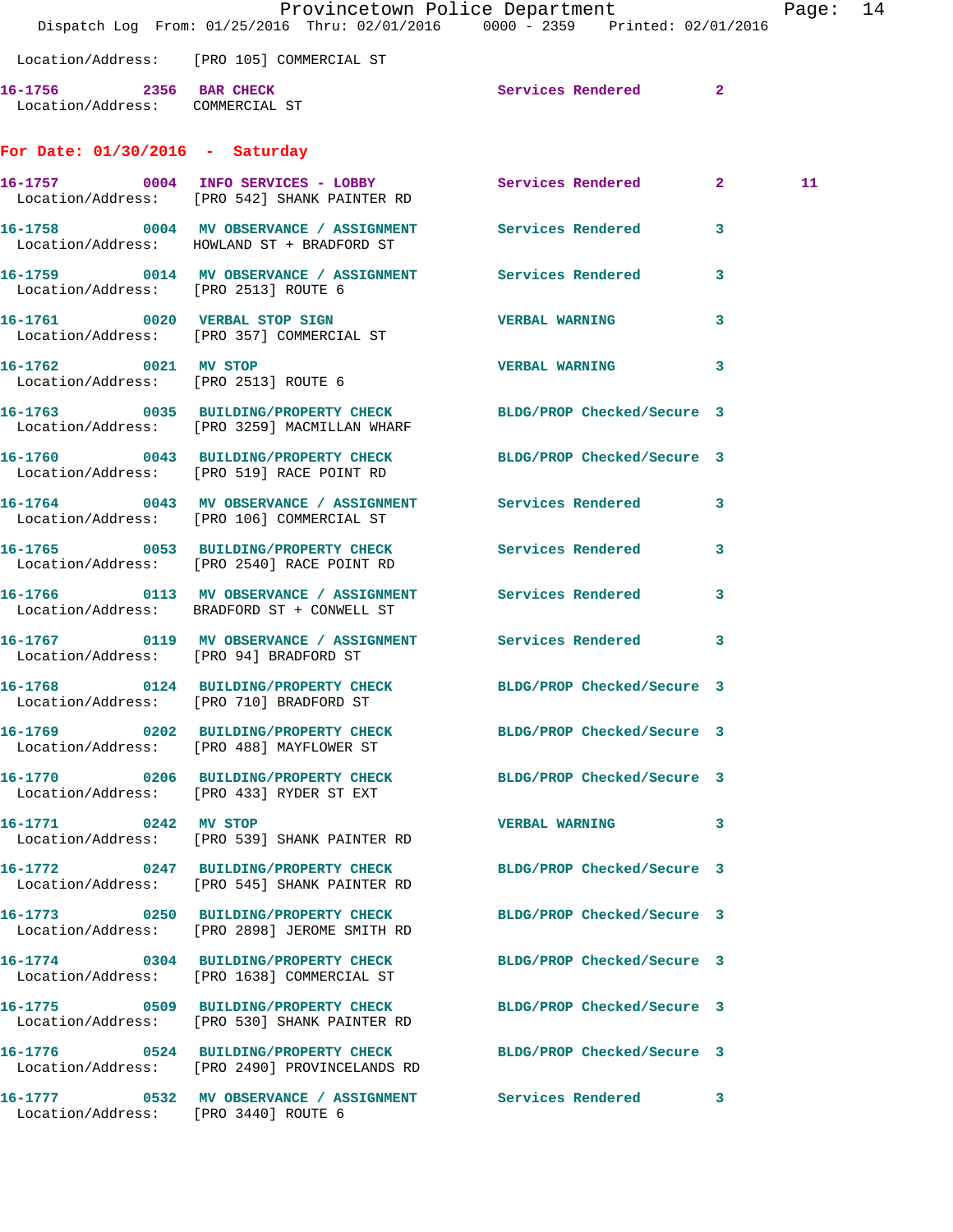|                                                                   | Provincetown Police Department<br>Dispatch Log From: 01/25/2016 Thru: 02/01/2016 0000 - 2359 Printed: 02/01/2016 |                            |                |
|-------------------------------------------------------------------|------------------------------------------------------------------------------------------------------------------|----------------------------|----------------|
|                                                                   |                                                                                                                  |                            |                |
|                                                                   |                                                                                                                  |                            | 3              |
|                                                                   | 16-1779 0555 BUILDING/PROPERTY CHECK BLDG/PROP Checked/Secure 3<br>Location/Address: [PRO 16] BRADFORD ST        |                            |                |
|                                                                   | 16-1780 0610 BUILDING/PROPERTY CHECK<br>Location/Address: [PRO 526] RYDER ST EXT                                 | BLDG/PROP Checked/Secure 3 |                |
|                                                                   | 16-1781 0619 BUILDING/PROPERTY CHECK<br>Location/Address: [PRO 3609] COMMERCIAL ST                               | BLDG/PROP Checked/Secure 3 |                |
|                                                                   | 16-1782 0802 MV OBSERVANCE / ASSIGNMENT No Action Required<br>Location/Address: ALDEN ST + BRADFORD ST           |                            | 3              |
| Location/Address: [PRO 3287] ROUTE 6                              | 16-1783 0826 BUILDING/PROPERTY CHECK BLDG/PROP Checked/Secure 3                                                  |                            |                |
|                                                                   | 16-1784 0904 BUILDING/PROPERTY CHECK BLDG/PROP Checked/Secure 3<br>Location/Address: [PRO 2500] COMMERCIAL ST    |                            |                |
| Location/Address: [PRO 571] ALDEN ST                              | 16-1785 1014 BUILDING/PROPERTY CHECK BLDG/PROP Checked/Secure 3                                                  |                            |                |
| 16-1786 1015 PET PANTRY                                           | Location/Address: [PRO 606] CONWELL ST                                                                           | <b>Services Rendered</b>   | 3              |
| 16-1787 1033 VERBAL SPEED<br>Location/Address: [PRO 2518] ROUTE 6 |                                                                                                                  | <b>VERBAL WARNING</b>      | 3              |
|                                                                   | 16-1788 1101 ASSIST AGENCY / USCG<br>Location/Address: [PRO 3259] MACMILLAN WHARF                                | Services Rendered          | 3              |
|                                                                   | 16-1789 1103 ANIMAL CALL/DOG BITE<br>Location/Address: [PRO 396] COMMERCIAL ST                                   | Could Not Locate           | $\mathbf{2}$   |
|                                                                   | 16-1790 1129 HARASSMENT/NEIGHBOR<br>Location/Address: [PRO 1952] COMMERCIAL ST                                   | <b>SPOKEN TO</b>           | 2              |
| Location/Address: [PRO 3222] ALDEN ST                             | 16-1791 1138 911 GENERAL/HANG UP                                                                                 | Services Rendered          | $\mathbf{1}$   |
|                                                                   | 16-1792 1146 ASSIST AGENCY / DELIVER MSG Services Rendered<br>Location/Address: [PRO 2445] COMMERCIAL ST         |                            |                |
|                                                                   | 16-1793 1203 ANIMAL CALL/FOX<br>Location/Address: BRADFORD ST + NICKERSON ST                                     | Services Rendered          | $\mathbf{2}$   |
| 16-1795 1407 PARK, WALK & TALK                                    | Location/Address: [PRO 537] SHANK PAINTER RD                                                                     | Services Rendered          | $\overline{a}$ |
| 16-1796 1413 MV STOP<br>Location/Address: HARRY KEMP WAY          |                                                                                                                  | No Action Required         | 3              |
|                                                                   | 16-1797 1415 BUILDING/PROPERTY CHECK BLDG/PROP Checked/Secure 3<br>Location/Address: [PRO 447] JEROME SMITH RD   |                            |                |
| 16-1799 1417 FOUND CASH<br>Location/Address: [PRO 83] CENTER ST   |                                                                                                                  | Services Rendered          | 3              |
|                                                                   | 16-1798 1418 BUILDING/PROPERTY CHECK<br>Location/Address: [PRO 1646] WINSLOW ST                                  | BLDG/PROP Checked/Secure 3 |                |
|                                                                   | 16-1801 1543 PARK, WALK & TALK<br>Location/Address: [PRO 105] COMMERCIAL ST                                      | Services Rendered          | $\mathbf{2}$   |
|                                                                   | 16-1802 1620 BUILDING/PROPERTY CHECK<br>Location/Address: [PRO 3033] COMMERCIAL ST                               | BLDG/PROP Checked/Secure 3 |                |
|                                                                   | 16-1803 1628 BUILDING/PROPERTY CHECK                                                                             | BLDG/PROP Checked/Secure 3 |                |

Location/Address: [PRO 1778] SHANK PAINTER RD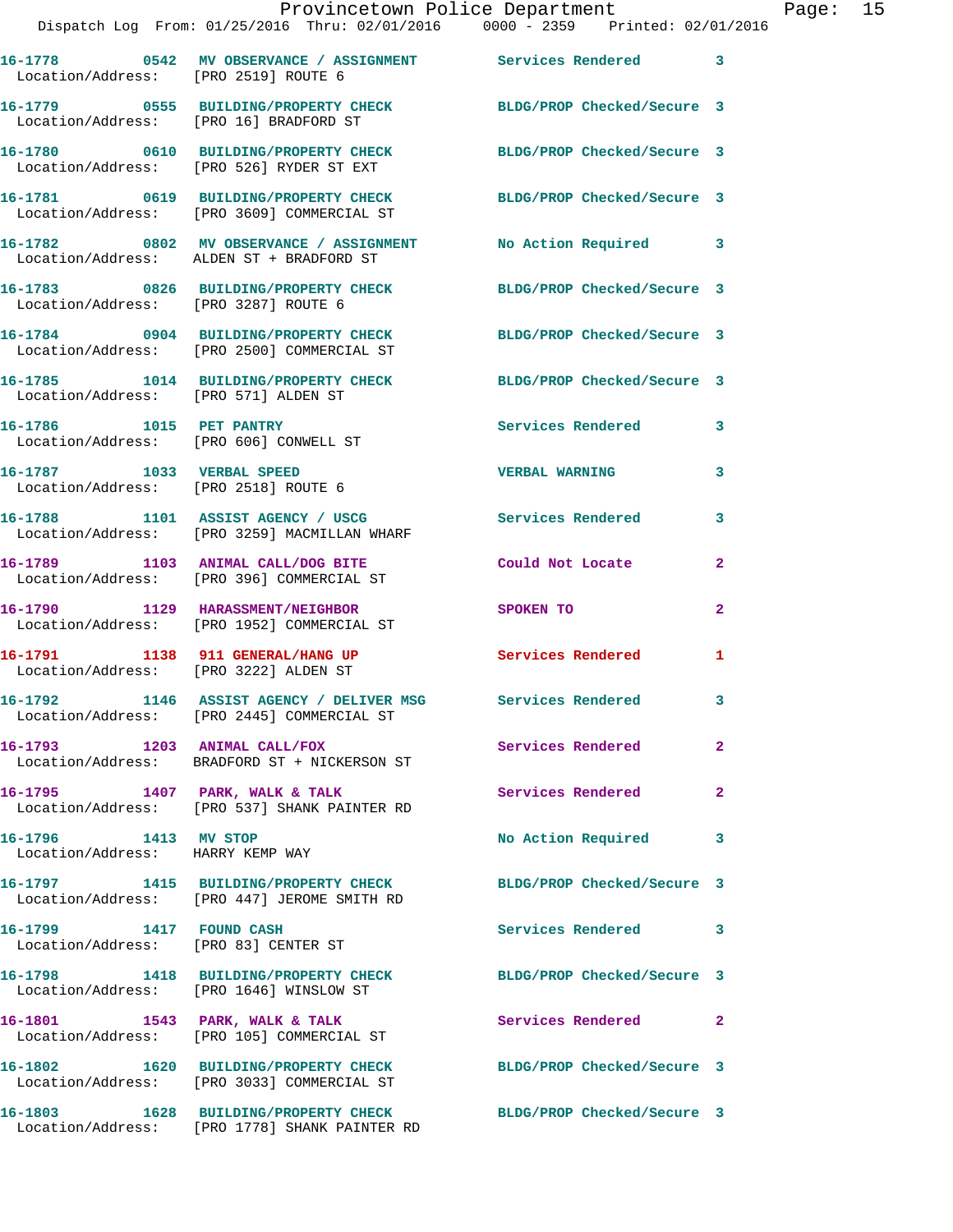|                                                                      | 16-1804 1752 ANNOYING PHONE CALLS<br>Location/Address: [PRO 2207] SHANK PAINTER RD                            | SPOKEN TO                  | 3            |   |
|----------------------------------------------------------------------|---------------------------------------------------------------------------------------------------------------|----------------------------|--------------|---|
| 16-1805 1756 ALARM - GENERAL<br>Location/Address: PILGRIM HEIGHTS RD |                                                                                                               | Services Rendered          | 1            |   |
|                                                                      | 16-1806 1813 FOLLOW UP/DOG BITE<br>Location/Address: [PRO 1539] COMMERCIAL ST                                 | Services Rendered          | $\mathbf{2}$ |   |
|                                                                      | 16-1807 2007 BUILDING/PROPERTY CHECK BLDG/PROP Checked/Secure 3<br>Location/Address: [PRO 33] BRADFORD ST     |                            |              |   |
|                                                                      | 16-1808 2038 BUILDING/PROPERTY CHECK BLDG/PROP Checked/Secure 3<br>Location/Address: [PRO 3430] COMMERCIAL ST |                            |              |   |
|                                                                      | 16-1809 2039 BUILDING/PROPERTY CHECK<br>Location/Address: [PRO 2483] COMMERCIAL ST                            | Services Rendered          | 3            |   |
|                                                                      | 16-1810 2056 MV OBSERVANCE / ASSIGNMENT Services Rendered<br>Location/Address: [PRO 2206] COMMERCIAL ST       |                            | 3            |   |
|                                                                      | 16-1811 2138 BUILDING/PROPERTY CHECK<br>Location/Address: [PRO 1778] SHANK PAINTER RD                         | BLDG/PROP Checked/Secure 3 |              |   |
|                                                                      | 16-1812 2308 LOBBY TRAFFIC<br>Location/Address: [PRO 542] SHANK PAINTER RD                                    | Services Rendered          | $\mathbf{2}$ | 8 |
|                                                                      | 16-1813 2318 BUILDING/PROPERTY CHECK<br>Location/Address: [PRO 2483] COMMERCIAL ST                            | <b>Services Rendered</b>   | 3            |   |
|                                                                      | 16-1814 2326 MV OBSERVANCE / ASSIGNMENT No Action Required<br>Location/Address: [PRO 94] BRADFORD ST          |                            | 3            |   |
| Location/Address: ROUTE 6 + SNAIL RD                                 | 16-1815 2332 MV OBSERVANCE / ASSIGNMENT Services Rendered                                                     |                            | 3            |   |
| 16-1816 2353 MV STOP<br>Location/Address: [PRO 2521] ROUTE 6         | Refer To Arrest: 16-20-AR                                                                                     | Arrest(s) Made             | 3            |   |
| For Date: $01/31/2016$ - Sunday                                      |                                                                                                               |                            |              |   |
|                                                                      | 16-1817 0006 MV OBSERVANCE / ASSIGNMENT No Action Required<br>Location/Address: [PRO 2489] BRADFORD ST        |                            | $\mathbf{3}$ |   |
|                                                                      | 16-1818 0112 BUILDING/PROPERTY CHECK<br>Location/Address: [PRO 3430] COMMERCIAL ST                            | Services Rendered          | 3            |   |
|                                                                      | 16-1819 0532 BUILDING/PROPERTY CHECK<br>Location/Address: [PRO 2490] PROVINCELANDS RD                         | Services Rendered          | 3            |   |
|                                                                      | 16-1820 0535 BUILDING/PROPERTY CHECK<br>Location/Address: [PRO 545] SHANK PAINTER RD                          | BLDG/PROP Checked/Secure 3 |              |   |
|                                                                      | Location/Address: [PRO 106] COMMERCIAL ST                                                                     |                            | 3            |   |
|                                                                      | 16-1821 0540 BUILDING/PROPERTY CHECK<br>Location/Address: [PRO 710] BRADFORD ST                               | BLDG/PROP Checked/Secure 3 |              |   |
|                                                                      | 16-1823 0555 BUILDING/PROPERTY CHECK<br>Location/Address: [PRO 182] COMMERCIAL ST                             | BLDG/PROP Checked/Secure 3 |              |   |
|                                                                      | 16-1824 0618 BUILDING/PROPERTY CHECK<br>Location/Address: [PRO 447] JEROME SMITH RD                           | BLDG/PROP Checked/Secure 3 |              |   |
|                                                                      | 16-1825 0738 BUILDING/PROPERTY CHECK BLDG/PROP Checked/Secure 3<br>Location/Address: [PRO 3033] COMMERCIAL ST |                            |              |   |
|                                                                      |                                                                                                               |                            |              |   |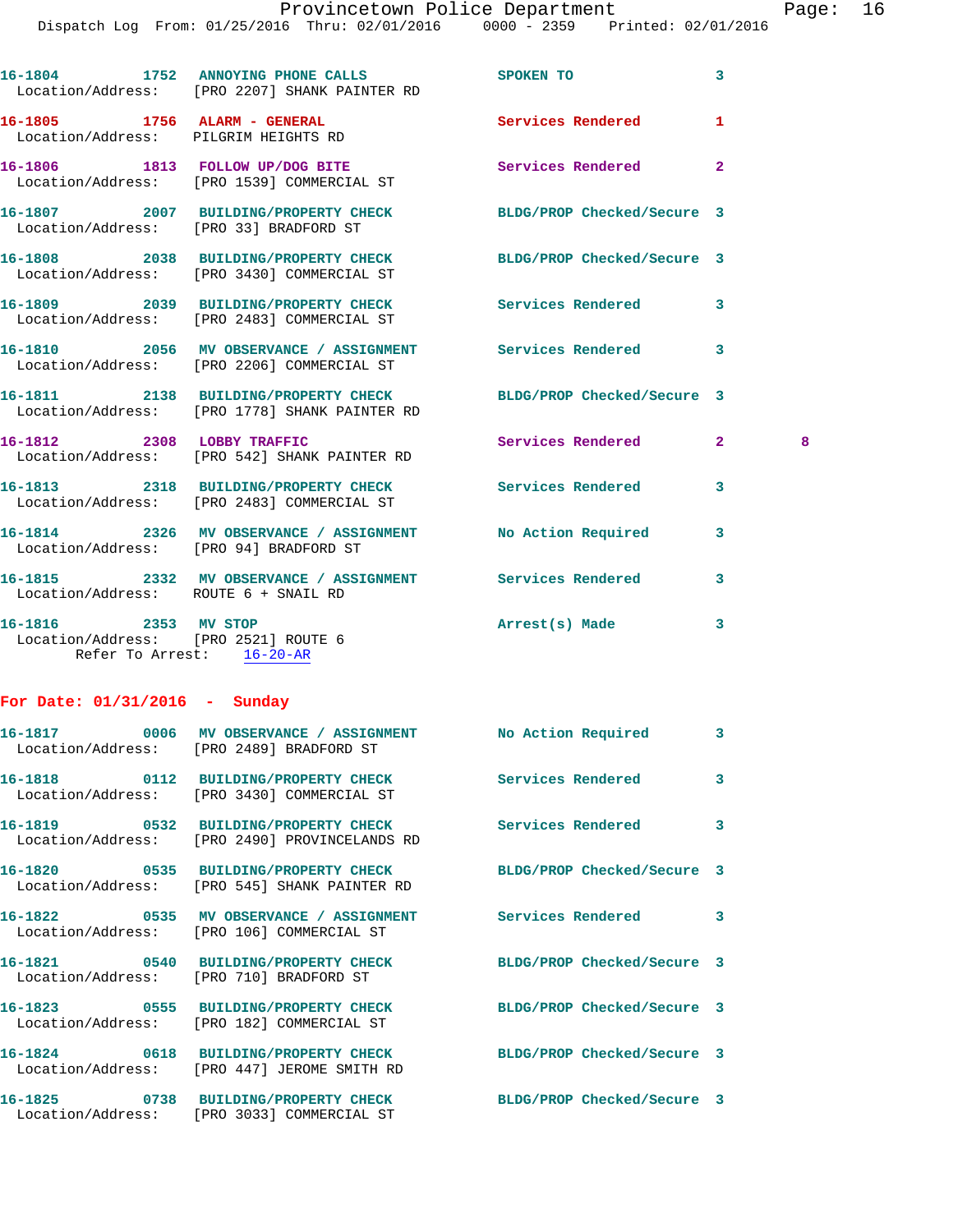Provincetown Police Department Page: 17

|                                                                   | Dispatch Log From: 01/25/2016 Thru: 02/01/2016 0000 - 2359 Printed: 02/01/2016                                  |                            |                |
|-------------------------------------------------------------------|-----------------------------------------------------------------------------------------------------------------|----------------------------|----------------|
| 16-1826 0755 ALARM - GENERAL<br>Location/Address: CONWELL ST      |                                                                                                                 | Services Rendered          | 1              |
|                                                                   | 16-1827 0826 BUILDING/PROPERTY CHECK<br>Location/Address: [PRO 2977] COMMERCIAL ST                              | Services Rendered          | 3              |
| 16-1828 0852 TRESPASS                                             | Location/Address: [PRO 2990] COMMERCIAL ST                                                                      | Services Rendered          | $\mathbf{2}$   |
| Location/Address: [PRO 16] BRADFORD ST                            | 16-1829 0950 BUILDING/PROPERTY CHECK                                                                            | BLDG/PROP Checked/Secure 3 |                |
|                                                                   | 16-1830 1009 BUILDING/PROPERTY CHECK<br>Location/Address: [PRO 2206] COMMERCIAL ST                              | BLDG/PROP Checked/Secure 3 |                |
|                                                                   | 16-1831 1024 BUILDING/PROPERTY CHECK<br>Location/Address: [PRO 2540] RACE POINT RD                              | Services Rendered          | 3              |
|                                                                   | 16-1833 1043 BUILDING/PROPERTY CHECK<br>Location/Address: [PRO 564] BAYBERRY AVE                                | BLDG/PROP Checked/Secure 3 |                |
|                                                                   | 16-1834 1112 SERVICE CALL/FLAG<br>Location/Address: [PRO 3317] CEMETERY RD                                      | <b>Services Rendered</b>   | 3              |
|                                                                   | 16-1832 1139 SERVICE CALL/SCHOOL<br>Location/Address: [PRO 488] MAYFLOWER ST                                    | <b>Services Rendered</b>   | 3              |
|                                                                   | 16-1835 1146 MV COMPLAINT<br>Location/Address: [PRO 1593] PLEASANT ST                                           | Citation/Warning Issued    | $\mathbf{2}$   |
| Location/Address: [PRO 3440] ROUTE 6                              | 16-1836 1215 MV OBSERVANCE / ASSIGNMENT Services Rendered                                                       |                            | 3              |
|                                                                   | 16-1837 1230 MV OBSERVANCE / ASSIGNMENT Services Rendered<br>Location/Address: HIGH POLE HL + BRADFORD ST       |                            | 3              |
| 16-1838 1259 SERVICE CALL<br>Location/Address: [PRO 80] CARVER ST |                                                                                                                 | SPOKEN TO                  | 3              |
|                                                                   | 16-1839 1316 BUILDING/PROPERTY CHECK<br>Location/Address: [PRO 433] RYDER ST EXT                                | BLDG/PROP Checked/Secure 3 |                |
|                                                                   | 16-1840 1319 BUILDING/PROPERTY CHECK<br>Location/Address: [PRO 2500] COMMERCIAL ST                              | Services Rendered          | 3              |
| Location/Address: COMMERCIAL ST                                   | 16-1841 1445 ASSIST AGENCY / HIGHWAY DEPT Taken/Referred to Other                                               |                            | 3              |
|                                                                   | 16-1842 1541 PARK, WALK & TALK<br>Location/Address: [PRO 527] RYDER ST EXT                                      | Services Rendered          | $\overline{a}$ |
| Location/Address: [PRO 33] BRADFORD ST                            | 16-1843 1642 BUILDING/PROPERTY CHECK                                                                            | BLDG/PROP Checked/Secure 3 |                |
|                                                                   | 16-1845 1714 BUILDING/PROPERTY CHECK BLDG/PROP Checked/Secure 3<br>Location/Address: [PRO 530] SHANK PAINTER RD |                            |                |
|                                                                   | 16-1846 1722 ANIMAL CALL/DEAD FOX<br>Location/Address: [PRO 542] SHANK PAINTER RD                               | Taken/Referred to Other    | 2              |
|                                                                   | 16-1847 1802 BUILDING/PROPERTY CHECK<br>Location/Address: [PRO 3033] COMMERCIAL ST                              | BLDG/PROP Checked/Secure 3 |                |
| Location/Address: SHANK PAINTER RD                                | 16-1848 1811 MV OBSERVANCE / ASSIGNMENT BLDG/PROP Checked/Secure 3                                              |                            |                |
| 16-1849 1913 ASSIST CITIZEN                                       | Location/Address: [PRO 658] MOZART AVE                                                                          | Taken/Referred to Other    | 3              |
|                                                                   |                                                                                                                 | <b>Services Rendered</b>   | 3              |

Location/Address: [PRO 3222] ALDEN ST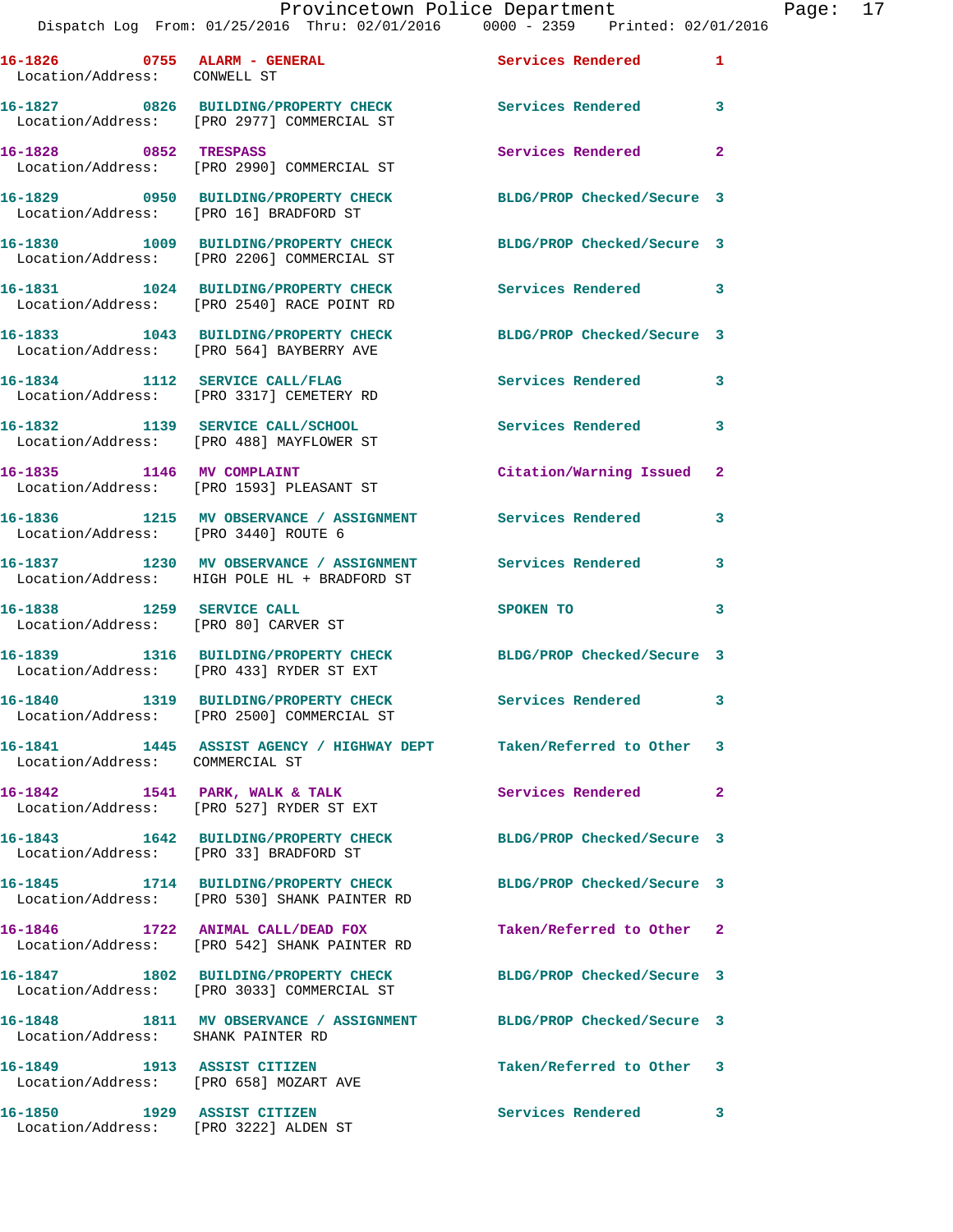|                                                                 | 16-1851 1955 MV OBSERVANCE / ASSIGNMENT BLDG/PROP Checked/Secure 3<br>Location/Address: HOWLAND ST + BRADFORD ST |                                   |                         |
|-----------------------------------------------------------------|------------------------------------------------------------------------------------------------------------------|-----------------------------------|-------------------------|
| 16-1852 2021 MV STOP<br>Location/Address: BRADFORD ST           |                                                                                                                  | <b>VERBAL WARNING</b><br>$\sim$ 3 |                         |
|                                                                 | 16-1854 2036 BUILDING/PROPERTY CHECK<br>Location/Address: [PRO 182] COMMERCIAL ST                                | BLDG/PROP Checked/Secure 3        |                         |
| Location/Address: COMMERCIAL ST                                 | 16-1855 2052 BUILDING/PROPERTY CHECK                                                                             | BLDG/PROP Checked/Secure 3        |                         |
|                                                                 | 16-1856 2053 BUILDING/PROPERTY CHECK<br>Location/Address: [PRO 1952] COMMERCIAL ST                               | BLDG/PROP Checked/Secure 3        |                         |
| 16-1857 2056 BAR CHECK                                          | Location/Address: [PRO 399] COMMERCIAL ST                                                                        | BLDG/PROP Checked/Secure 2        |                         |
| 16-1858 2100 BAR CHECK                                          | Location/Address: [PRO 3443] COMMERCIAL ST                                                                       | BLDG/PROP Checked/Secure 2        |                         |
|                                                                 | 16-1859 2107 BUILDING/PROPERTY CHECK<br>Location/Address: [PRO 175] COMMERCIAL ST                                | BLDG/PROP Checked/Secure 3        |                         |
|                                                                 | 16-1860 2111 MEDICAL EMERGENCY<br>Location/Address: [PRO 823] COMMERCIAL ST                                      | Transported to Hospital 1         |                         |
| 16-1862 2149 MEDICAL EMERGENCY<br>Location/Address: FRANKLIN ST |                                                                                                                  | Transported to Hospital 1         |                         |
|                                                                 | 16-1863 2203 BUILDING/PROPERTY CHECK<br>Location/Address: [PRO 519] RACE POINT RD                                | BLDG/PROP Checked/Secure 3        |                         |
|                                                                 | 16-1866 2321 BUILDING/PROPERTY CHECK<br>Location/Address: [PRO 2483] COMMERCIAL ST                               | <b>Services Rendered</b>          | 3                       |
|                                                                 | 16-1867  2328 INFO SERVICES - LOBBY<br>Location/Address: [PRO 542] SHANK PAINTER RD                              | Services Rendered                 | 3                       |
|                                                                 | 16-1868 2331 BUILDING/PROPERTY CHECK<br>Location/Address: [PRO 530] SHANK PAINTER RD                             | BLDG/PROP Checked/Secure 3        |                         |
| Location/Address: [PRO 94] BRADFORD ST                          | 16-1869 2336 MV OBSERVANCE / ASSIGNMENT                                                                          | Services Rendered                 | 3                       |
| For Date: $02/01/2016$ - Monday                                 |                                                                                                                  |                                   |                         |
|                                                                 | Location/Address: [PRO 106] COMMERCIAL ST                                                                        |                                   |                         |
|                                                                 | 16-1871 0024 BUILDING/PROPERTY CHECK<br>Location/Address: [PRO 710] BRADFORD ST                                  | BLDG/PROP Checked/Secure 3        |                         |
|                                                                 | 16-1872 0030 BUILDING/PROPERTY CHECK<br>Location/Address: [PRO 1780] JOHNSON ST                                  | BLDG/PROP Checked/Secure 3        |                         |
| Location/Address: ROUTE 6 + CONWELL ST                          | 16-1873 0043 MV OBSERVANCE / ASSIGNMENT Services Rendered 3                                                      |                                   |                         |
|                                                                 | 16-1874  0052 MV OBSERVANCE / ASSIGNMENT Services Rendered<br>Location/Address: [PRO 2489] BRADFORD ST           |                                   | 3                       |
|                                                                 | 16-1875   0143 BUILDING/PROPERTY CHECK   Services Rendered<br>Location/Address: [PRO 2490] PROVINCELANDS RD      |                                   | 3                       |
| 16-1876 0153 MV STOP                                            | Location/Address: [PRO 2977] COMMERCIAL ST                                                                       | <b>VERBAL WARNING</b>             | $\overline{\mathbf{3}}$ |
|                                                                 | 16-1877  0235 BUILDING/PROPERTY CHECK                                                                            | BLDG/PROP Checked/Secure 3        |                         |
|                                                                 |                                                                                                                  |                                   |                         |